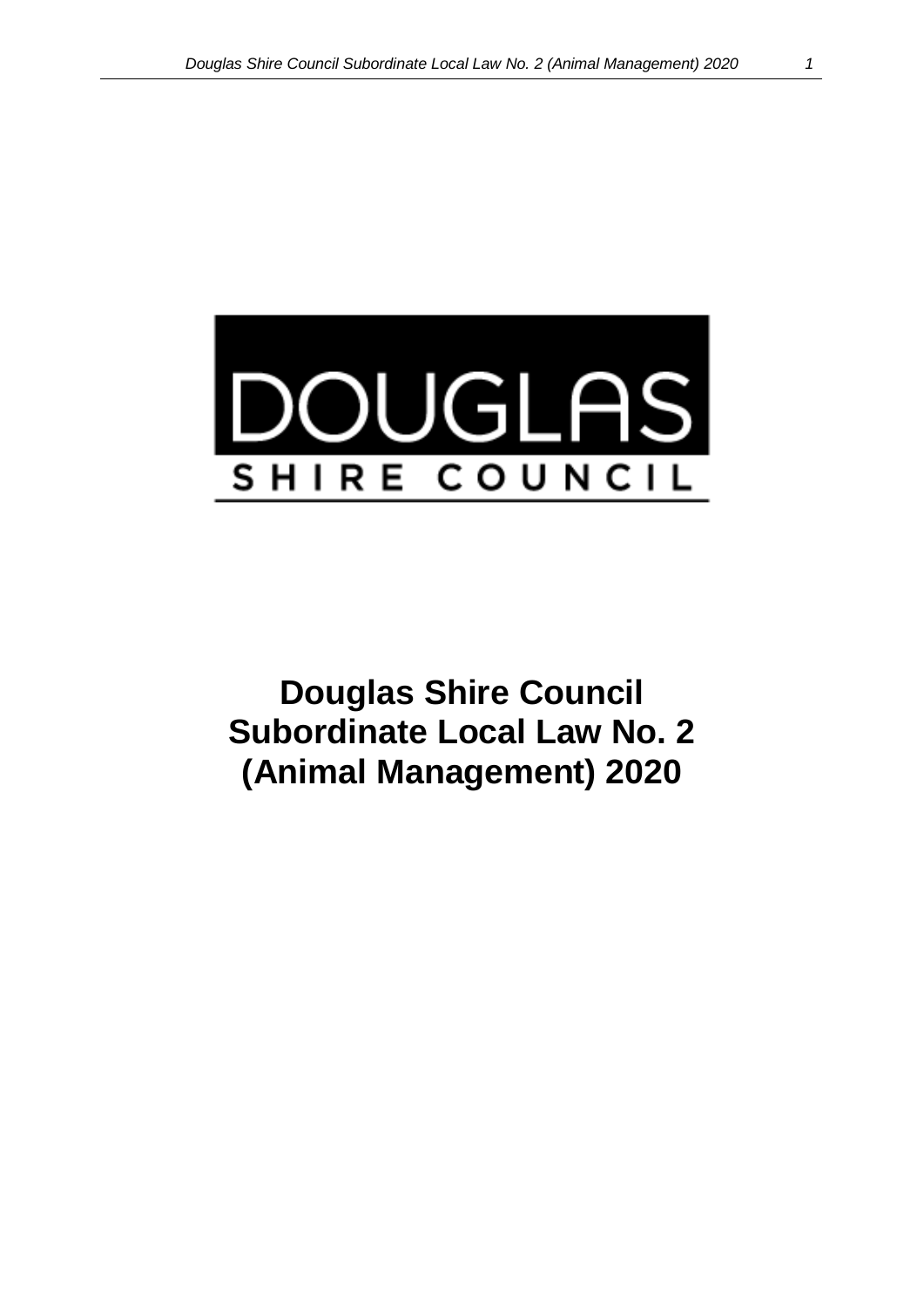# **Douglas Shire Council Subordinate Local Law No. 2 (Animal Management) 2020**

**Contents** 

| Part 1 |                |                                                                              |  |  |  |  |
|--------|----------------|------------------------------------------------------------------------------|--|--|--|--|
|        | 1              |                                                                              |  |  |  |  |
|        | $\overline{2}$ |                                                                              |  |  |  |  |
|        | 3              |                                                                              |  |  |  |  |
|        | 4              |                                                                              |  |  |  |  |
| Part 2 |                |                                                                              |  |  |  |  |
|        | 5              | Circumstances in which keeping animals prohibited-Authorising local law, s   |  |  |  |  |
|        | 6              | Circumstances in which keeping animals requires approval—Authorising         |  |  |  |  |
|        | 7              | Animals that must be desexed—Authorising local law, s 7(1) 5                 |  |  |  |  |
|        | 8              | Minimum standards for keeping animals—Authorising local law, s 8(1) 5        |  |  |  |  |
|        | 9              | Identification for dogs in certain circumstances-Authorising local law, s 95 |  |  |  |  |
| Part 3 |                |                                                                              |  |  |  |  |
|        | 10             | Public places where animals are prohibited—Authorising local law, s 10(1)5   |  |  |  |  |
|        | 11             |                                                                              |  |  |  |  |
|        | 12             | Animal faeces in public places—Authorising local law, s 135                  |  |  |  |  |
|        | 13             | Requirements for proper enclosures for keeping animals-Authorising local     |  |  |  |  |
|        | 14             | Criteria for declared dangerous animals-Authorising local law, s 18(1)6      |  |  |  |  |
| Part 4 |                | Seizure, impounding or destruction of animals  6                             |  |  |  |  |
|        | 15             | Animals that may be disposed of without auction or tender-Authorising        |  |  |  |  |
|        | 16             | Register of impounded animals—Authorising local law, s 32(3)6                |  |  |  |  |
| Part 5 |                |                                                                              |  |  |  |  |
|        | 17             | Conditions regarding sale of animals—Authorising local law, s 41(1)7         |  |  |  |  |
|        | 18             | Animals excluded from application of the local law—Authorising local law,    |  |  |  |  |
|        | 19             | Species that are declared dangerous animals-Authorising local law,           |  |  |  |  |
|        | 20             | Prescribed period for reclaiming animals-Authorising local law, schedule7    |  |  |  |  |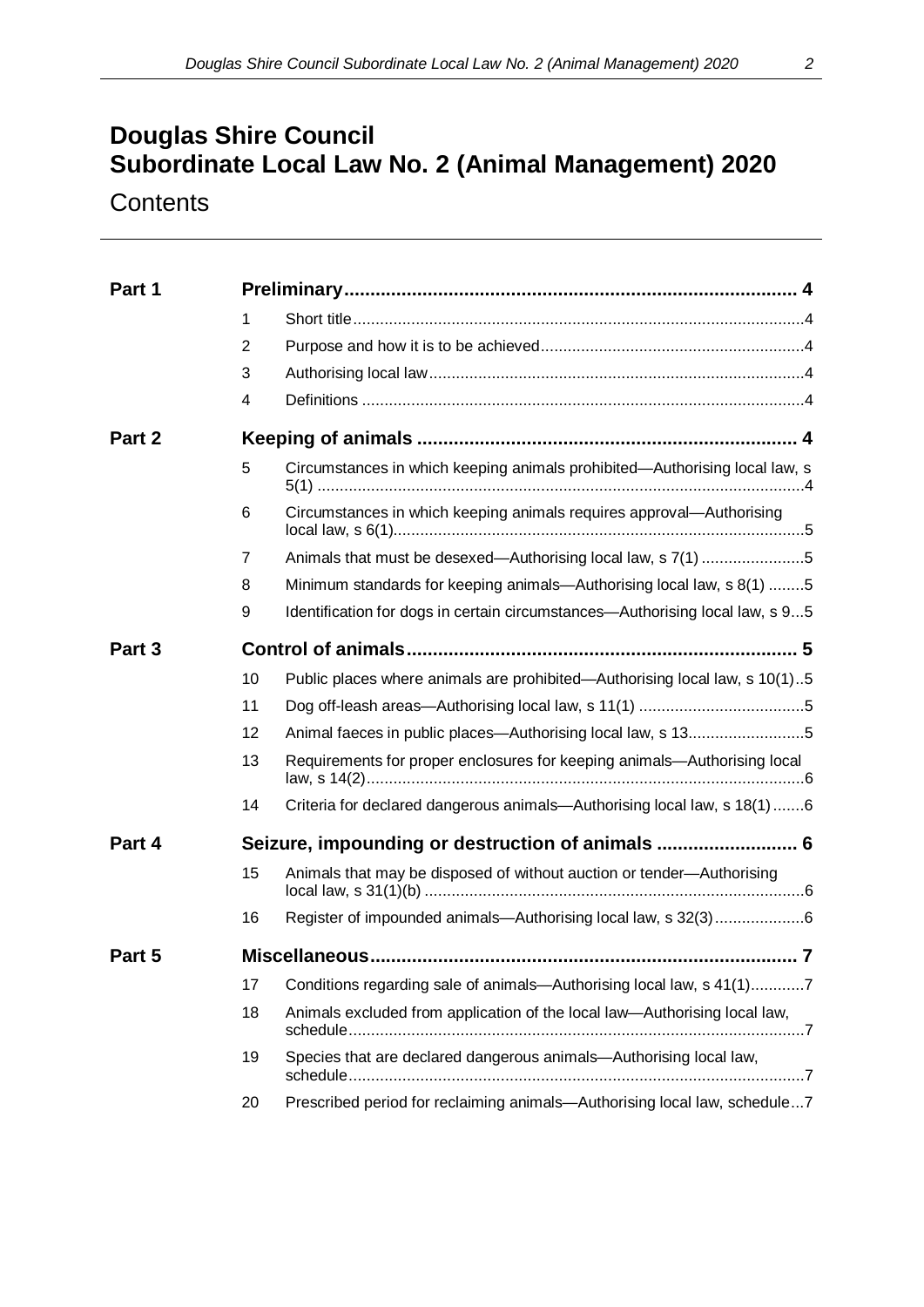| <b>Schedule 1</b>  |                                                     |  |
|--------------------|-----------------------------------------------------|--|
| <b>Schedule 2</b>  |                                                     |  |
| <b>Schedule 3</b>  |                                                     |  |
| <b>Schedule 4</b>  | Minimum standards for keeping animals generally 14  |  |
| <b>Schedule 5</b>  | Minimum standards for keeping particular animals 15 |  |
| <b>Schedule 6</b>  |                                                     |  |
| <b>Schedule 7</b>  |                                                     |  |
| <b>Schedule 8</b>  | Requirements for proper enclosures for animals 19   |  |
| <b>Schedule 9</b>  |                                                     |  |
| <b>Schedule 10</b> |                                                     |  |
| <b>Schedule 11</b> |                                                     |  |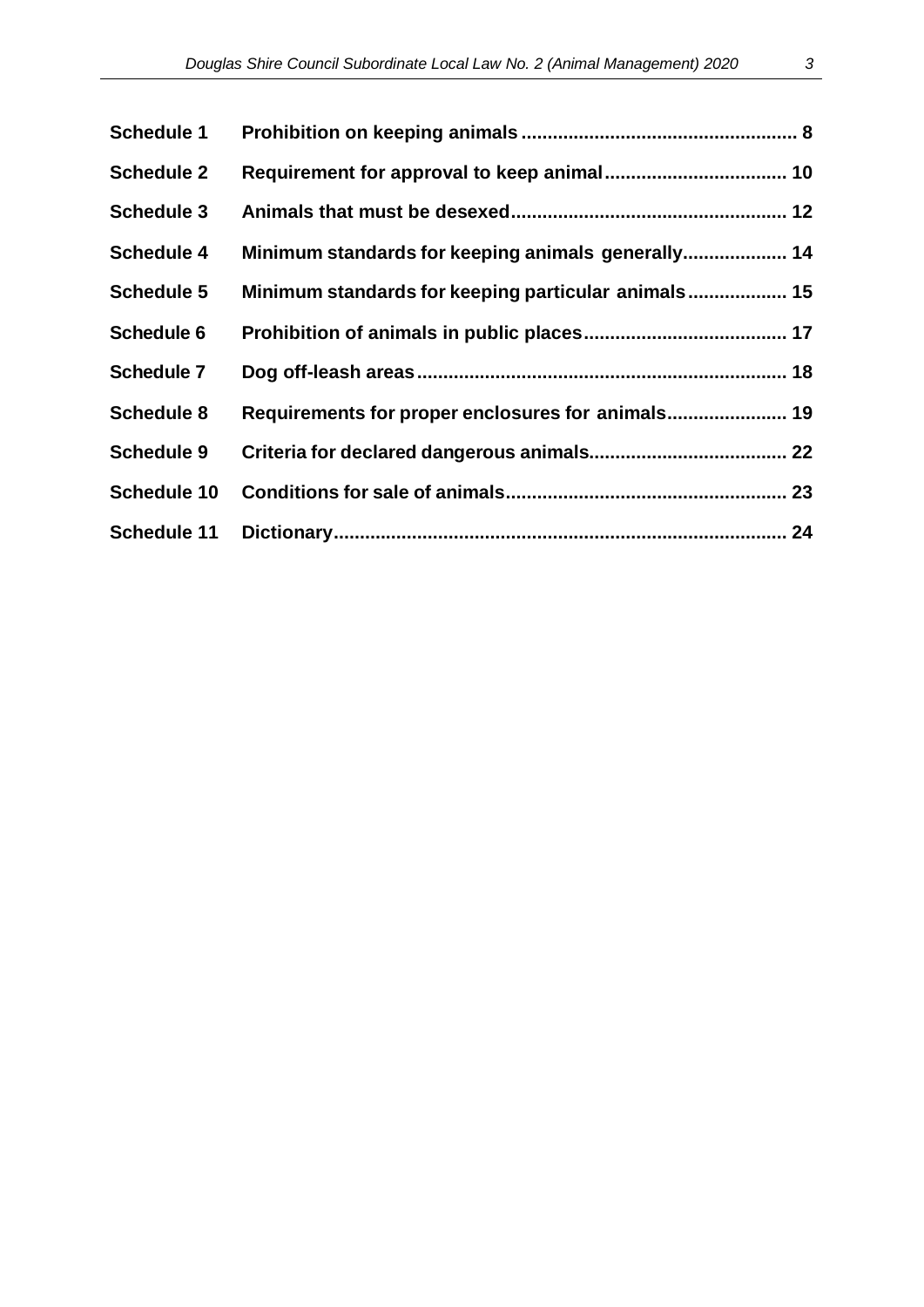### <span id="page-3-0"></span>**Part 1 Preliminary**

#### <span id="page-3-1"></span>**1 Short title**

This subordinate local law may be cited as *Subordinate Local Law No. 2 (Animal Management) 2020*.

#### <span id="page-3-2"></span>**2 Purpose and how it is to be achieved**

- (1) The purpose of this subordinate local law is to supplement *Local Law No. 2 (Animal Management) 2020*, which provides for regulation of the keeping and control of animals within the local government's area.
- (2) The purpose is to be achieved by providing for—
	- (a) the circumstances in which the keeping of animals is prohibited or requires approval;
	- (b) requirements for keeping animals, including minimum standards, mandatory desexing, proper enclosures, and identification;
	- (c) the control of animals in public places;
	- (d) matters regarding the impounding of animals and the sale or disposal of impounded animals;
	- (e) the conditions to be complied with by persons who offer animals, or a particular species of animals, for sale; and
	- (f) the declaration of a species of animal as a declared dangerous animal and the criteria for declaration of a specific animal as a declared dangerous animal.

### <span id="page-3-3"></span>**3 Authorising local law**

The making of the provisions in this subordinate local law is authorised by *Local Law No. 2 (Animal Management) 2020* (the *authorising local law*).

### <span id="page-3-4"></span>**4 Definitions**

- (1) The dictionary in schedule 11 defines particular words used in this subordinate local law.
- (2) Any words defined in the authorising local law have the same meaning as provided for in the authorising local law.

### <span id="page-3-5"></span>**Part 2 Keeping of animals**

#### <span id="page-3-6"></span>**5 Circumstances in which keeping animals prohibited—Authorising local law, s 5(1)**

(1) For section 5(1) of the authorising local law, keeping an animal or animals mentioned in column 1 of schedule 1 is prohibited in the circumstances described in column 2 of schedule 1.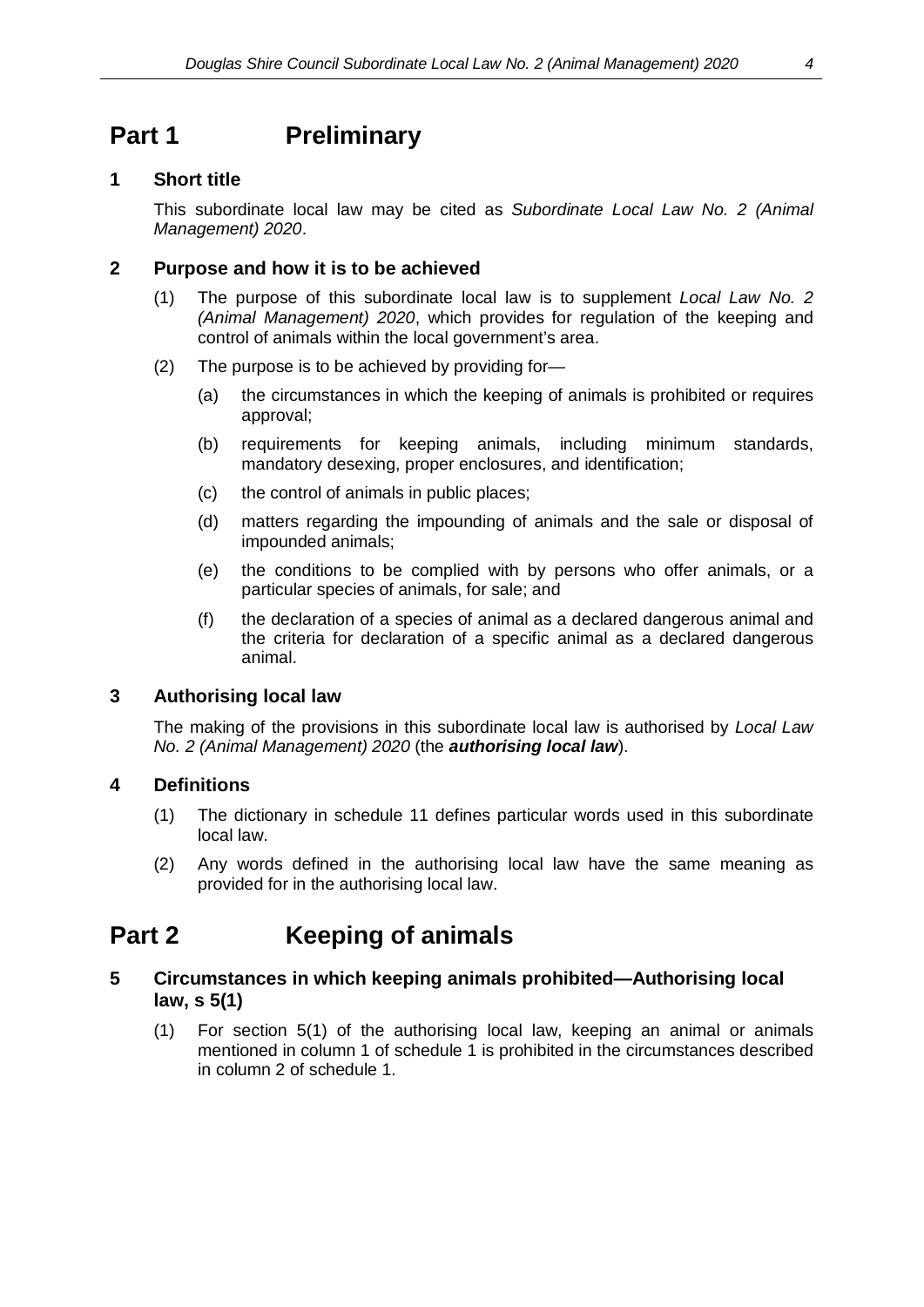### <span id="page-4-0"></span>**6 Circumstances in which keeping animals requires approval—Authorising local law, s 6(1)**

For section 6(1) of the authorising local law, keeping an animal or animals of the species or breed mentioned in column 1 of schedule 2 requires approval in the circumstances described in column 2 of schedule 2.

### <span id="page-4-1"></span>**7 Animals that must be desexed—Authorising local law, s 7(1)**

For section 7 of the authorising local law, an animal of the species or breed mentioned in column 1 of schedule 3 must be desexed once it reaches the age specified in column 2 of schedule 3 except in the circumstances described in column 3 of schedule 3.

### <span id="page-4-2"></span>**8 Minimum standards for keeping animals—Authorising local law, s 8(1)**

- (1) For section 8(1) of the authorising local law, the minimum standards for the keeping of all animals are set out in schedule 4.
- (2) For section 8(1) of the authorising local law, column 2 of schedule 5 sets out the additional minimum standards for keeping an animal of the species or breed mentioned in column 1 of schedule 5.

### <span id="page-4-3"></span>**9 Identification for dogs in certain circumstances—Authorising local law, s 9**

For section 9 of the authorising local law, the identification required for a dog that is at a place other than the address stated in the registration notice for the dog is the registration device mentioned in section 12(3) of the *Animal Management (Cats and Dogs) Act 2008*.

### <span id="page-4-4"></span>**Part 3 Control of animals**

### <span id="page-4-5"></span>**10 Public places where animals are prohibited—Authorising local law, s 10(1)**

For section 10(1) of the authorising local law, the species or breeds of animals mentioned in column 2 of schedule 6 are prohibited in the public places described in column 1 of schedule 6.

### <span id="page-4-6"></span>**11 Dog off-leash areas—Authorising local law, s 11(1)**

For section 11(1) of the authorising local law, the areas described in schedule 7 are designated as dog off-leash areas.

### <span id="page-4-7"></span>**12 Animal faeces in public places—Authorising local law, s 13**

For section 13 of the authorising local law, the following animals are prescribed as animals whose faeces must be removed from a public place and disposed of in a sanitary way—

- (a) dogs;
- (b) cats;
- (c) horses;
- (d) cattle;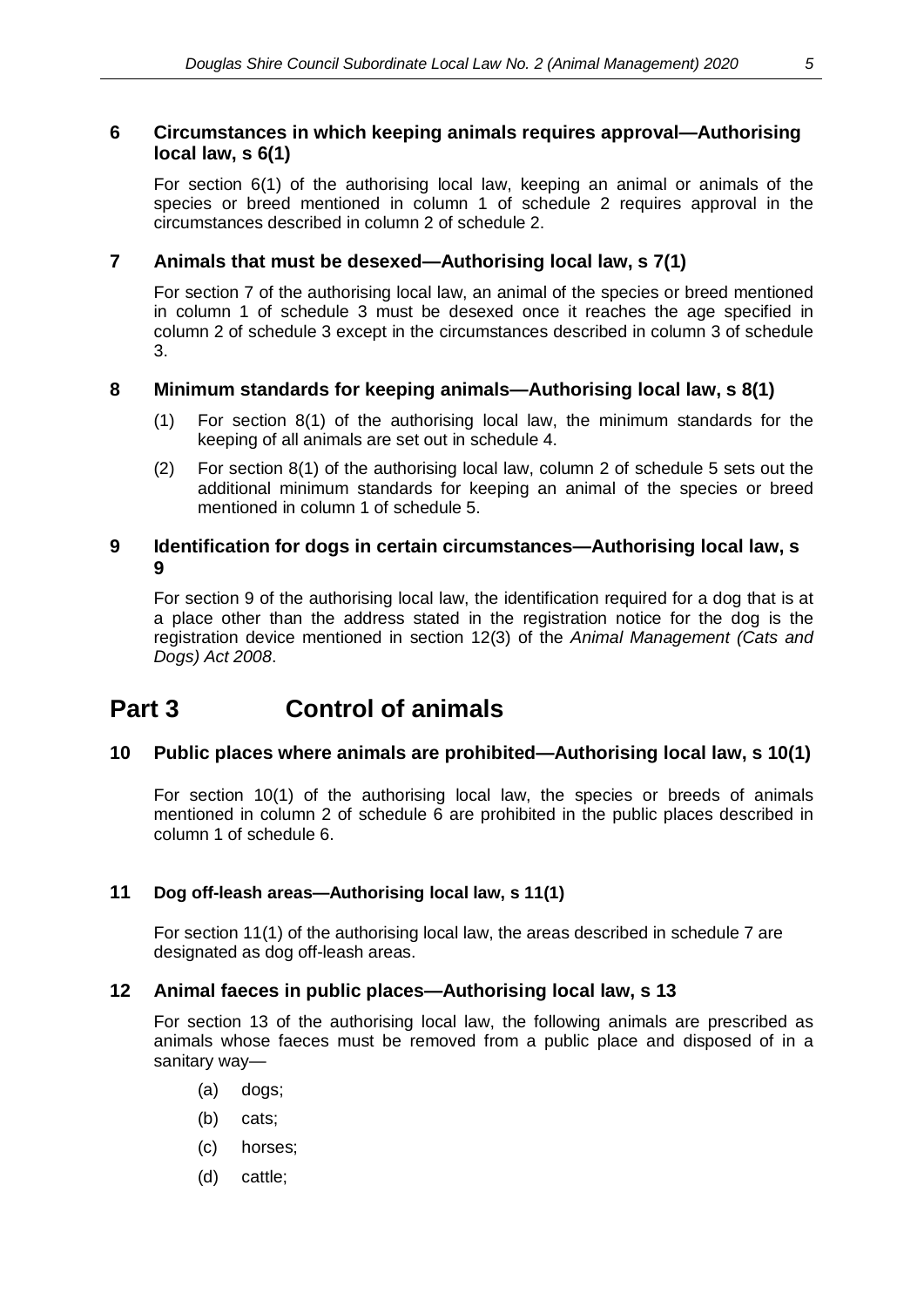- (e) goats;
- (f) donkeys;
- (g) camels;
- (h) sheep; and
- (i) any other animal faeces that an authorised person may, acting reasonably, direct an owner or responsible person for the animal to remove.

#### <span id="page-5-0"></span>**13 Requirements for proper enclosures for keeping animals—Authorising local law, s 14(2)**

For section 14(2) of the authorising local law, column 2 of schedule 8 sets out the requirements for proper enclosures for an animal of the species or breed mentioned in column 1 of schedule 8.

#### <span id="page-5-1"></span>**14 Criteria for declared dangerous animals—Authorising local law, s 18(1)**

For section 18(1) of the authorising local law, the criteria an authorised person must consider in declaring an animal other than a dog as a declared dangerous animal are set out on schedule 9.

### <span id="page-5-2"></span>**Part 4 Seizure, impounding or destruction of animals**

#### <span id="page-5-3"></span>**15 Animals that may be disposed of without auction or tender—Authorising local law, s 31(1)(b)**

For section 31(1)(b) of the authorising local law, the species, breeds or classes of animal that may be sold by private agreement, destroyed or disposed of in some other way without destroying it are the following—

- (a) dogs;
- (b) cats;
- (c) horses;
- (d) cattle;
- (e) poultry;
- (f) birds;
- (g) goats;
- (h) pigs; and
- (i) sheep.

#### <span id="page-5-4"></span>**16 Register of impounded animals—Authorising local law, s 32(3)**

For section 33(3) of the authorising local law, the register of impounded animals will be kept at the local government's public offices.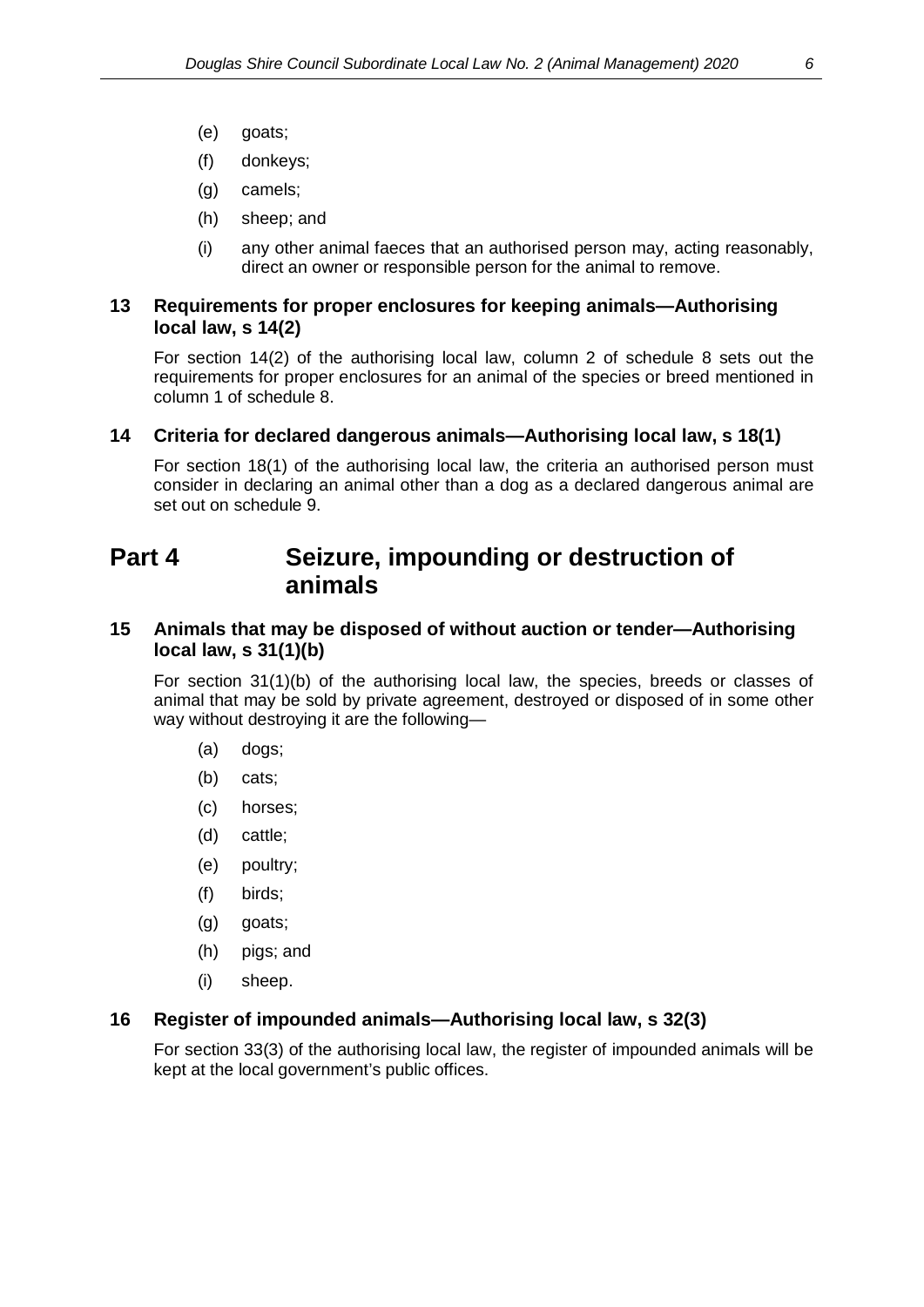### <span id="page-6-0"></span>**Part 5 Miscellaneous**

### <span id="page-6-1"></span>**17 Conditions regarding sale of animals—Authorising local law, s 41(1)**

For the purposes of section 41(1) of the authorising local law, persons who offer for sale an animal of a species or breed mentioned in column 1 of schedule 9 must comply with the conditions set out in column 2 of schedule 10.

### <span id="page-6-2"></span>**18 Animals excluded from application of the local law—Authorising local law, schedule**

For the purposes of the definition of "*animal*" in the schedule to the authorising local law, the following animals are excluded from the application of the authorising local law—

- (a) fish; and
- (b) insects.

#### <span id="page-6-3"></span>**19 Species that are declared dangerous animals—Authorising local law, schedule**

For the purposes of the definition of "declared dangerous animal" in the schedule to the authorising local law, no species of animal is a declared dangerous animal.

### <span id="page-6-4"></span>**20 Prescribed period for reclaiming animals—Authorising local law, schedule**

For the purposes of the definition of "*prescribed period*" in the schedule to the authorising local law, the period within which an animal may be reclaimed is—

- (a) if the animal is registered with the local government, 5 days; or
- (b) if the animal is not registered with the local government, 3 days,

commencing on the day a notice of impounding is given to a person or, if no notice is given to a person, on the day of the seizure.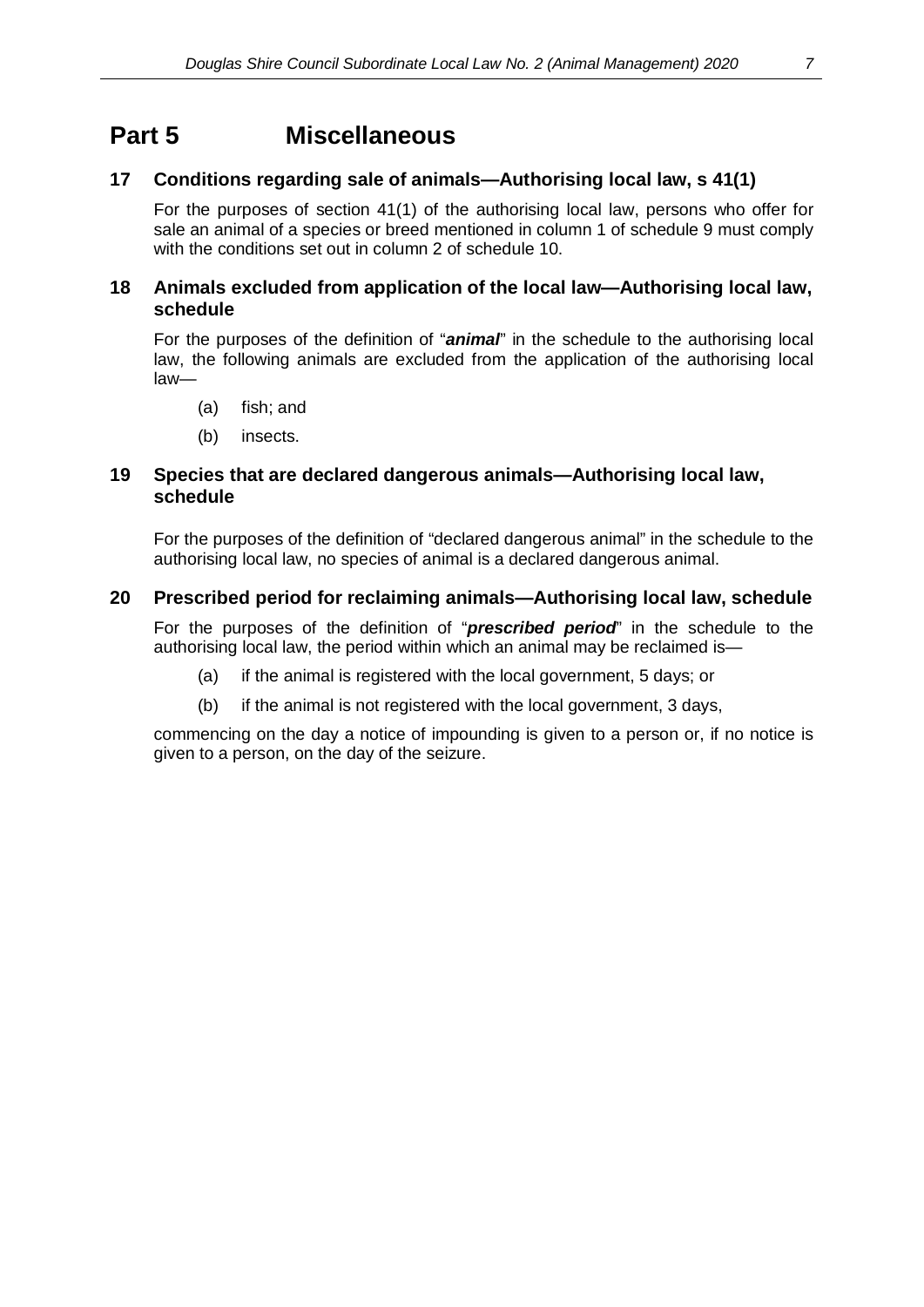# <span id="page-7-0"></span>**Schedule 1 Prohibition on keeping animals**

|    | <b>Column One</b><br>Species or breed or<br>animals                                                                     | <b>Column Two</b><br>Circumstances in which keeping of animal or<br>animals is prohibited                                                          |
|----|-------------------------------------------------------------------------------------------------------------------------|----------------------------------------------------------------------------------------------------------------------------------------------------|
| 1. | Cows, bulls, horses<br>(other than stallions<br>and miniature horses),<br>donkeys, and other<br>animals of similar size | On any allotment less than 2,000 m <sup>2</sup>                                                                                                    |
| 2. | Dogs                                                                                                                    | Any of the following breeds or a dog of mixed breed with<br>at least one element of the following breeds anywhere in<br>the local government area- |
|    |                                                                                                                         | American Pit Bull Terrier or Pit Bull Terrier;<br>(a)                                                                                              |
|    |                                                                                                                         | Dogo Agentino;<br>(b)                                                                                                                              |
|    |                                                                                                                         | Filo Brasileiro;<br>(c)                                                                                                                            |
|    |                                                                                                                         | (d)<br>Japanese Tosa; and                                                                                                                          |
|    |                                                                                                                         | (e) Perro de Presa Canario or Presa Canario,                                                                                                       |
|    |                                                                                                                         | unless a restricted dog permit has been issued and is<br>current under the Animal Management (Cats and<br>Dogs) Act 2008.                          |
| 3. | Goats (other than                                                                                                       | (a)<br>On any allotment less than 800 m <sup>2</sup>                                                                                               |
|    | miniature goats) &<br>Sheep                                                                                             | More than 2 goats on an allotment of 2,000 m <sup>2</sup> or<br>(b)<br>more and less than 4,000 m <sup>2</sup>                                     |
|    |                                                                                                                         | More than 4 goats on an allotment of $4,000$ m <sup>2</sup> or<br>(c)<br>more and less than 10,000 m <sup>2</sup>                                  |
| 4. | Miniature goats                                                                                                         | On any allotment less than 800 m <sup>2</sup>                                                                                                      |
| 5. | <b>Miniature Pigs</b>                                                                                                   | On any allotment less than 2000 m <sup>2</sup>                                                                                                     |
| 6. | Miniature horses                                                                                                        | On any allotment less than 2000 m <sup>2</sup>                                                                                                     |
| 7. | <b>Noisy Birds</b>                                                                                                      | On any allotment less than 800 m <sup>2</sup><br>(a)                                                                                               |
|    |                                                                                                                         | More than 2 noisy birds on any allotment more<br>(b)<br>than 800 m <sup>2</sup> and less than 10,000 m <sup>2</sup>                                |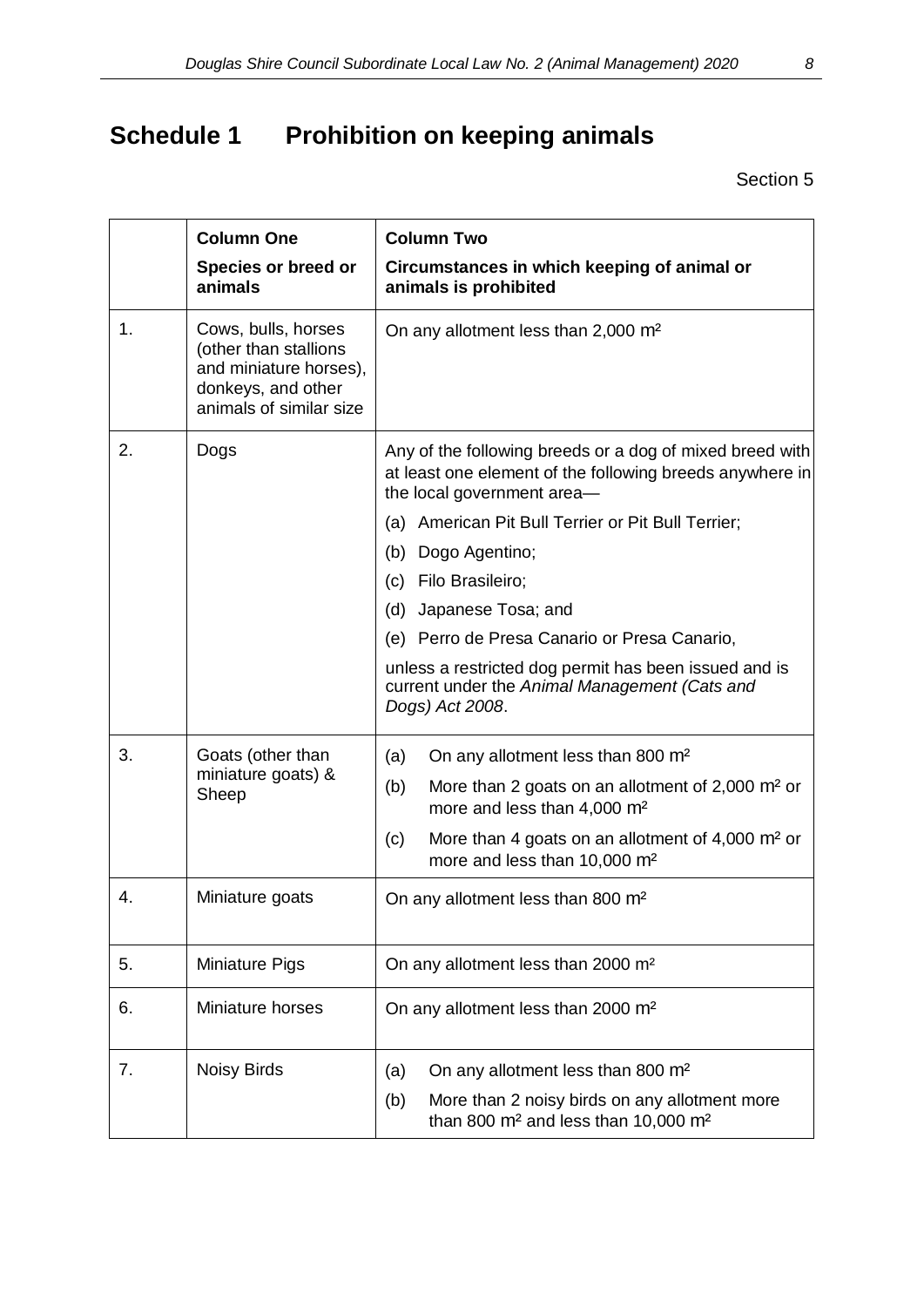|     | <b>Column One</b><br>Species or breed or<br>animals | <b>Column Two</b><br>Circumstances in which keeping of animal or<br>animals is prohibited                         |  |
|-----|-----------------------------------------------------|-------------------------------------------------------------------------------------------------------------------|--|
| 8.  | Pigs                                                | On any allotment less than 10,000 m <sup>2</sup><br>(a)<br>(b)<br>On any allotment located in a Conservation Zone |  |
| 9.  | Poultry (other than<br>roosters)                    | On any allotment less than 450 m <sup>2</sup>                                                                     |  |
| 10. | Rams                                                | On any allotment less than 10,000 m <sup>2</sup>                                                                  |  |
| 11. | Roosters                                            | On any allotment less than 10,000 m <sup>2</sup>                                                                  |  |
| 12. | <b>Special Birds</b>                                | On any allotment less than 20,000 m <sup>2</sup>                                                                  |  |
| 13. | <b>Stallion</b>                                     | On any allotment less than 10,000 m <sup>2</sup>                                                                  |  |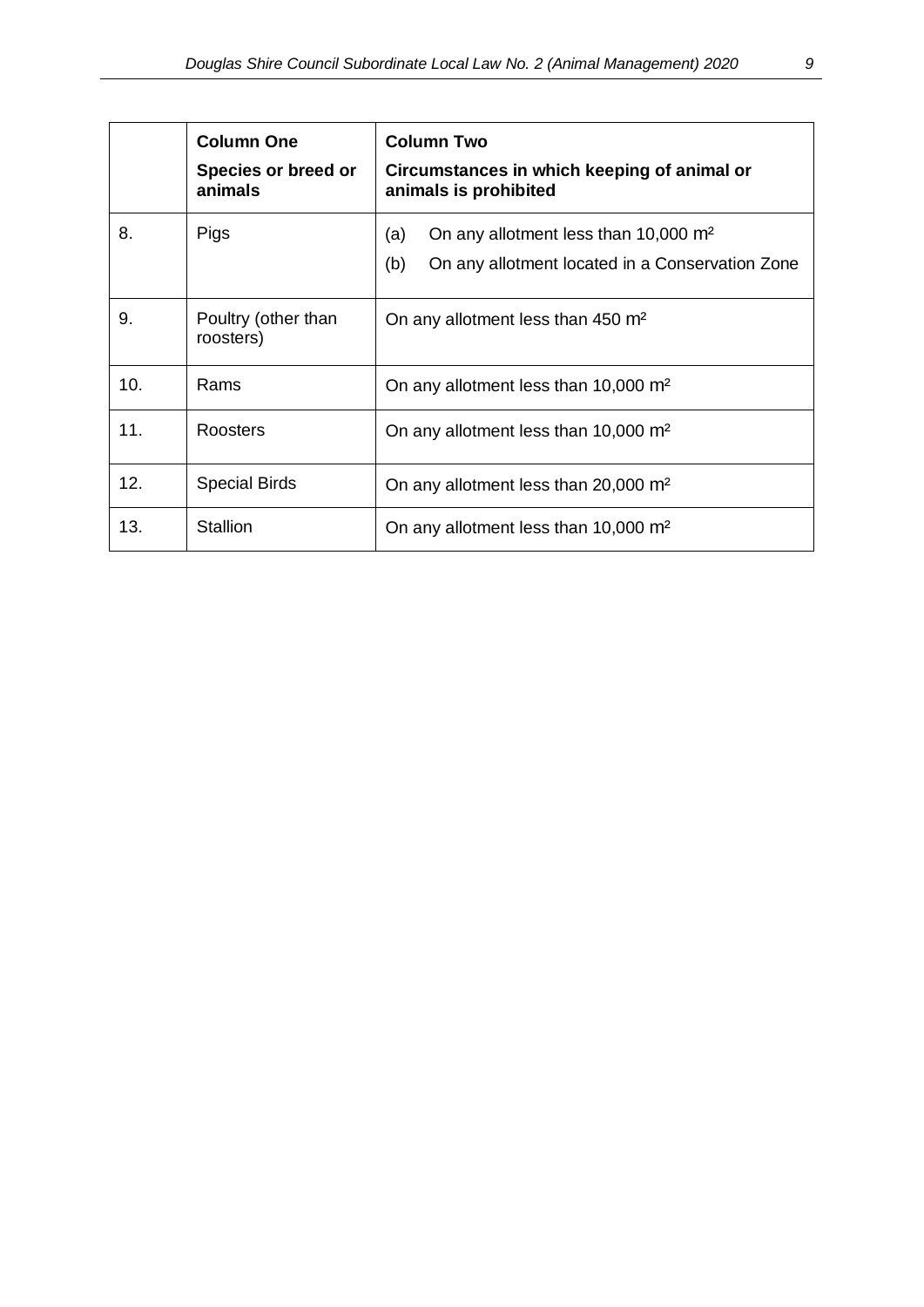# <span id="page-9-0"></span>**Schedule 2 Requirement for approval to keep animal**

|    | <b>Column One</b><br><b>Species or breed</b><br>or animals                                                                   | <b>Column Two</b><br>Circumstances in which keeping of animals requires<br>approval <sup>1</sup>                                                                                                                                                                                                                   |  |  |
|----|------------------------------------------------------------------------------------------------------------------------------|--------------------------------------------------------------------------------------------------------------------------------------------------------------------------------------------------------------------------------------------------------------------------------------------------------------------|--|--|
| 1. | <b>Birds</b>                                                                                                                 | More than 10 birds on an allotment less than 800 $m2$<br>(a)<br>More than 30 birds on an allotment less than 4,500<br>(b)<br>m <sup>2</sup>                                                                                                                                                                        |  |  |
| 2. | Cows, bulls,<br>horses (other than<br>stallions and<br>miniature horses),<br>donkeys and other<br>animals of similar<br>size | More than 1 on an allotment of more than 2,000 m <sup>2</sup> and less<br>than 10,000 m <sup>2</sup>                                                                                                                                                                                                               |  |  |
| 3. | Cats                                                                                                                         | More than 2 cats over the age of 12 weeks on any<br>(a)<br>allotment outside a Conservation Zone<br>(b)<br>Any cat over the age of 12 weeks on any allotment<br>located in a Conservation Zone                                                                                                                     |  |  |
| 4. | Dogs                                                                                                                         | More than 1 dog on an allotment less than 450 m <sup>2</sup><br>(a)<br>More than 2 dogs on any allotment of more than<br>(b)<br>450m <sup>2</sup><br>More than 4 dogs on any Rural Productive land <sup>2</sup><br>(c)<br>(d)<br>The keeping of more than 1 dog on any allotment<br>located in a Conservation Zone |  |  |
| 5. | Goats                                                                                                                        | More than 2 goats on an allotment of more than 2,000 m <sup>2</sup><br>and less than 4,000 m <sup>2</sup>                                                                                                                                                                                                          |  |  |
| 6. | <b>Miniature Goats</b>                                                                                                       | More than 2 miniature goats on any allotment of more than<br>800 m <sup>2</sup> and less than 2000 m <sup>2</sup>                                                                                                                                                                                                  |  |  |
| 7. | <b>Miniature Pigs</b>                                                                                                        | More than 2 miniature pigs on any allotment of more than<br>2000 m <sup>2</sup> and less than 10,000 m <sup>2</sup>                                                                                                                                                                                                |  |  |

<span id="page-9-1"></span><sup>&</sup>lt;sup>1</sup> See Local Law No. 1 (Administration) 2020 and Subordinate Local Law No. 1 (Administration) 2020 in relation to requirements and processes for approvals.

<span id="page-9-2"></span><sup>&</sup>lt;sup>2</sup> Rural Productive land as defined in the Revenue Statement.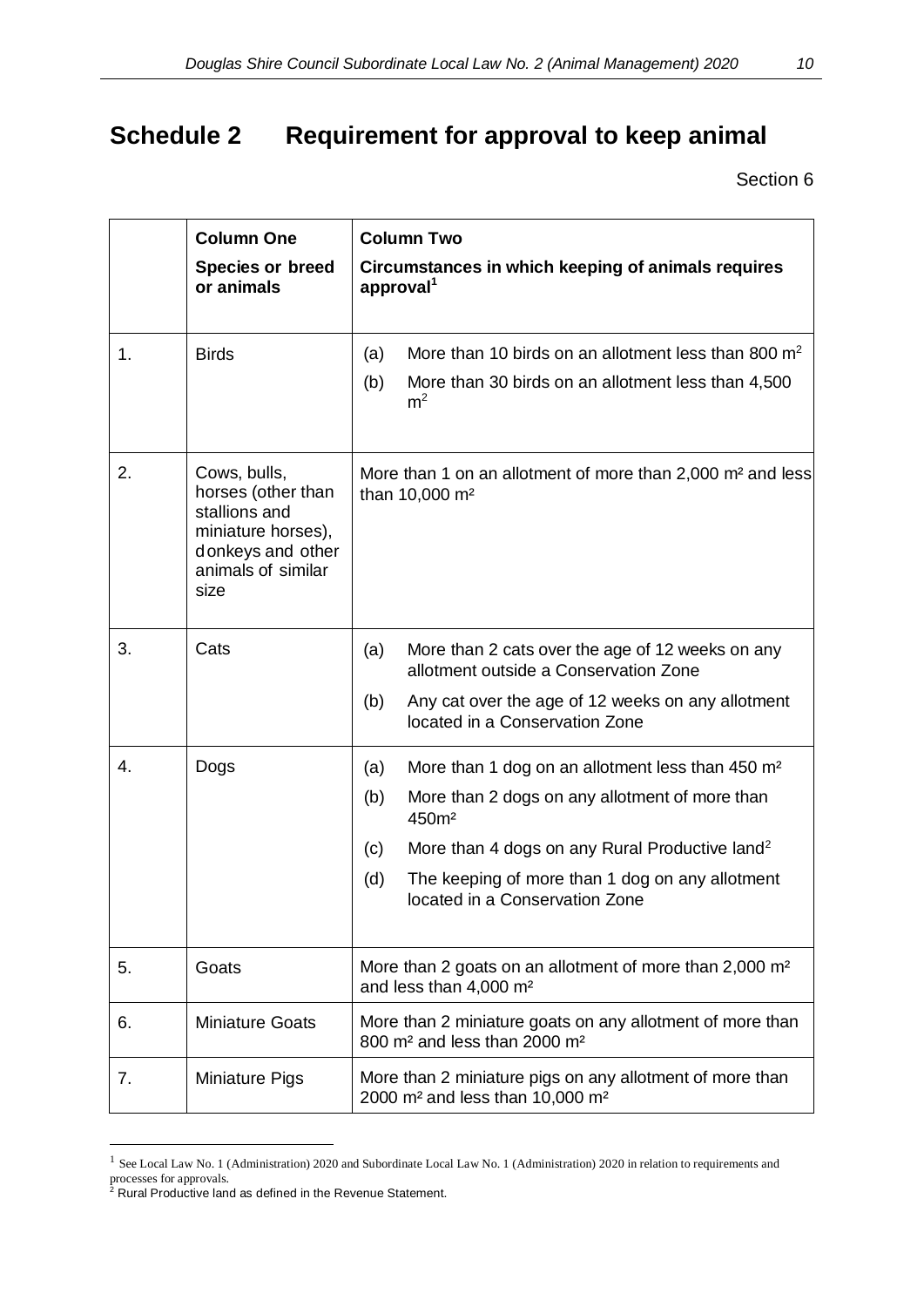|     | <b>Column One</b><br><b>Species or breed</b><br>or animals | <b>Column Two</b><br>Circumstances in which keeping of animals requires<br>approval <sup>1</sup>                      |  |  |
|-----|------------------------------------------------------------|-----------------------------------------------------------------------------------------------------------------------|--|--|
| 8.  | <b>Miniature Horses</b>                                    | More than 4 miniature horses on any allotment of more than<br>2000 m <sup>2</sup> and less than 10,000 m <sup>2</sup> |  |  |
| 9.  | <b>Noisy Bird</b>                                          | More than 1 noisy bird on an allotment of more than 800 m <sup>2</sup><br>and less than 10,000 m <sup>2</sup>         |  |  |
| 10. | Pigeons                                                    | 1 or more on any allotment                                                                                            |  |  |
| 11. | Pigs                                                       | More than 4 pigs on an allotment more than 10,000 m <sup>2</sup>                                                      |  |  |
| 12. | Poultry                                                    | More than 6 poultry on any allotment of more than<br>(a)<br>450 m <sup>2</sup> and less than 800 m <sup>2</sup>       |  |  |
|     |                                                            | (b)<br>More than 9 poultry on an allotment of more than 800<br>m <sup>2</sup> and less than 2,000 m <sup>2</sup>      |  |  |
|     |                                                            | More than 12 poultry on an allotment of more than<br>(c)<br>2,000 $m2$ and less than 10,000 $m2$                      |  |  |
| 13. | Sheep                                                      | More than 4 sheep on an allotment of more than 2000 m <sup>2</sup><br>and less than 10,000 m <sup>2</sup>             |  |  |
| 14. | <b>Stallions</b>                                           | 1 or more stallion on an allotment more than 10,000 m <sup>2</sup>                                                    |  |  |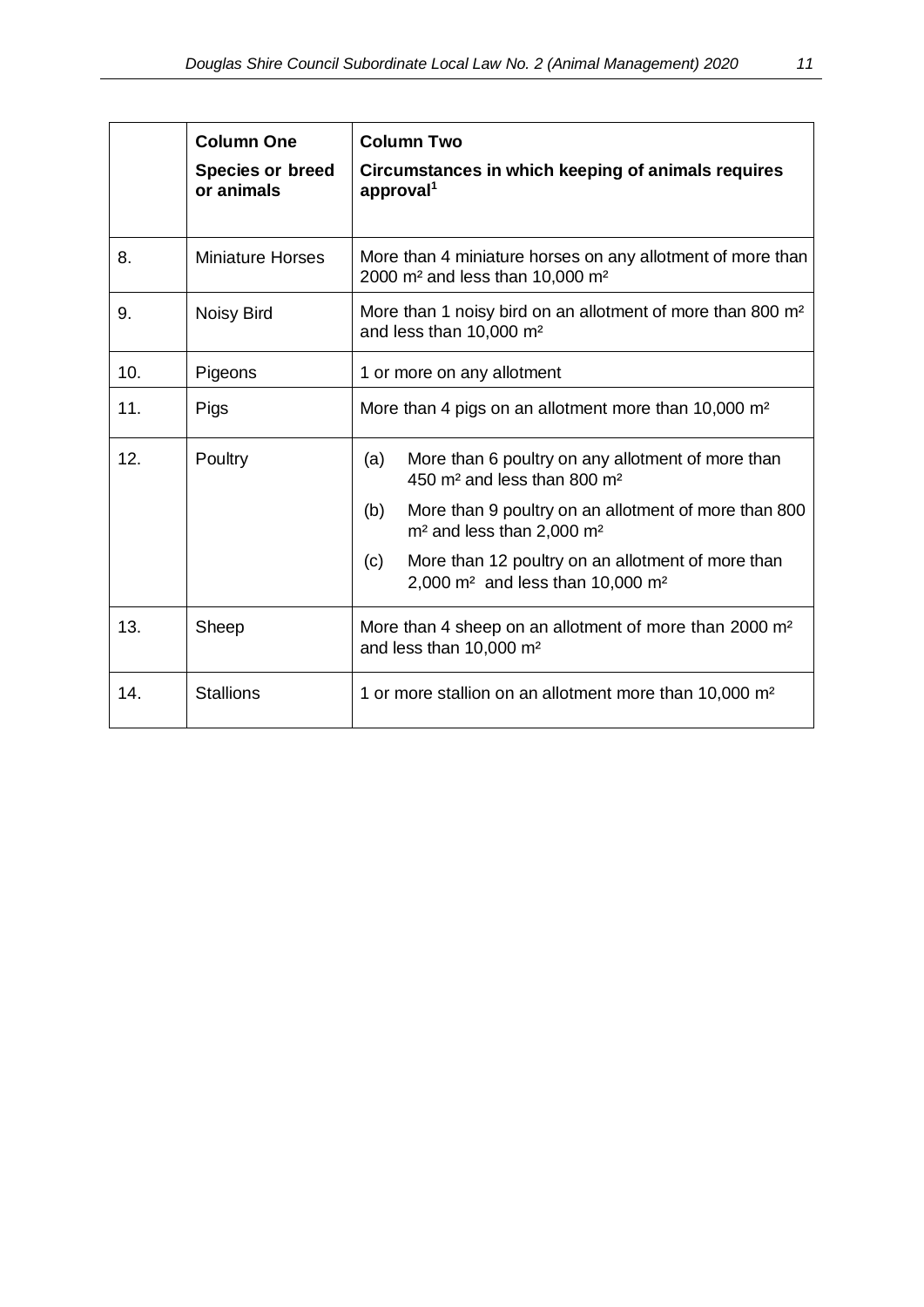# <span id="page-11-0"></span>**Schedule 3 Animals that must be desexed**

Section 7(1)

| 1. | <b>Column One</b><br><b>Species or</b><br>breed or<br>animals<br>Cats | <b>Column Two</b><br>Age at which<br>animal must<br>be desexed<br>16<br>weeks |     | Column 3<br><b>Exceptions</b><br>(a) There is a signed<br>veterinary surgeon                                                       |
|----|-----------------------------------------------------------------------|-------------------------------------------------------------------------------|-----|------------------------------------------------------------------------------------------------------------------------------------|
|    |                                                                       |                                                                               | (b) | certificate for the cat<br>stating that desexing is<br>likely to be a serious<br>risk to the health of the<br>cat.<br>The owner or |
|    |                                                                       |                                                                               |     | responsible person for<br>the $cat-$                                                                                               |
|    |                                                                       |                                                                               |     | (i)<br>is the owner or<br>operator of a<br>pound or shelter;                                                                       |
|    |                                                                       |                                                                               |     | (ii)<br>is a member of a<br>recognised<br>breeders<br>association and the<br>person intends to<br>breed from the cat;              |
|    |                                                                       |                                                                               |     | (iii)<br>is a member of a<br>registered show<br>association and the<br>person intends to<br>show or exhibit the<br>cat; or         |
|    |                                                                       |                                                                               |     | (iv) holds an animal<br>breeder approval<br>with respect to the<br>cat.                                                            |
|    |                                                                       |                                                                               |     |                                                                                                                                    |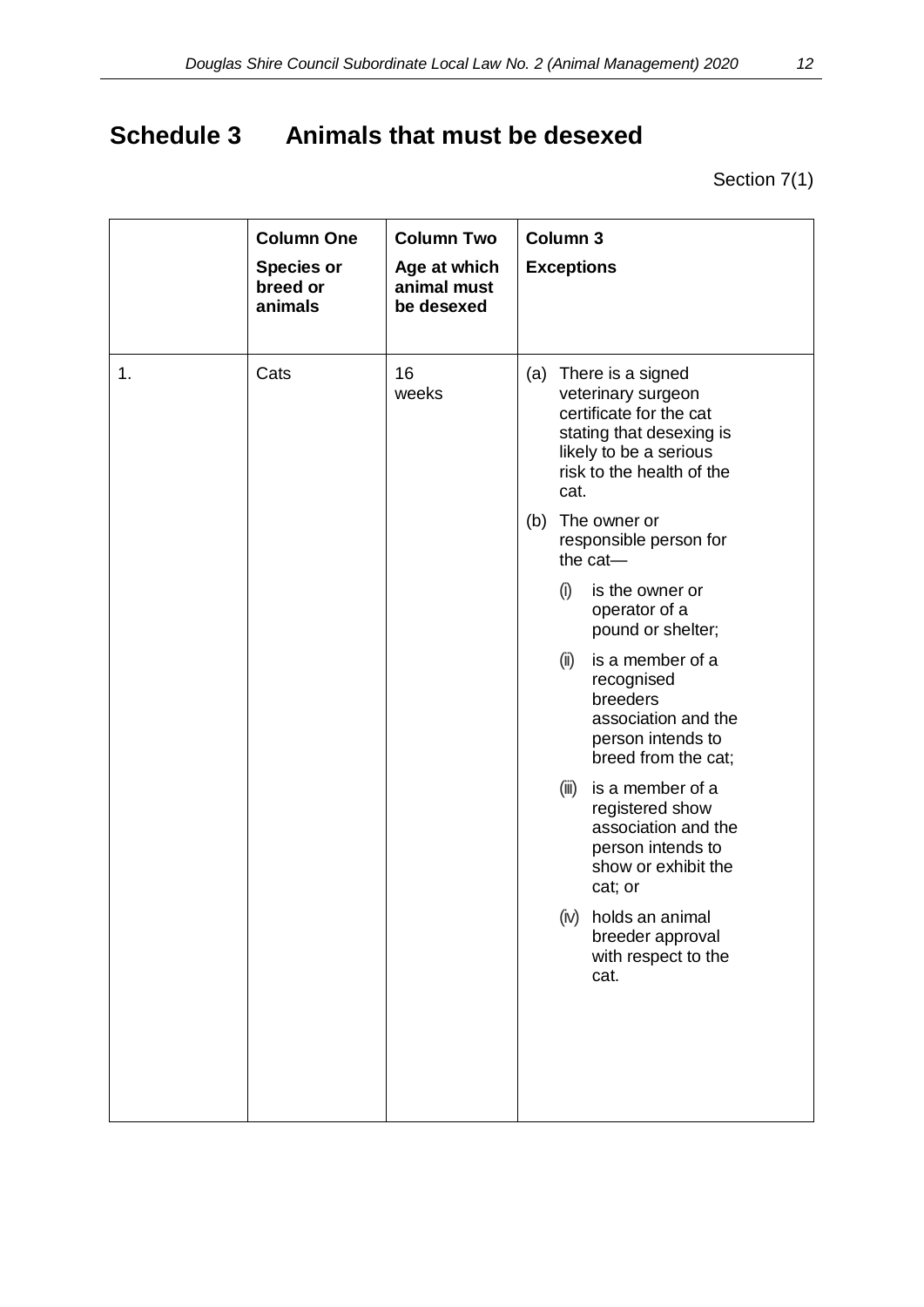|    | <b>Column One</b><br><b>Species or</b><br>breed or<br>animals | <b>Column Two</b><br>Age at which<br>animal must<br>be desexed |     | Column <sub>3</sub><br><b>Exceptions</b>                                                                                                                          |
|----|---------------------------------------------------------------|----------------------------------------------------------------|-----|-------------------------------------------------------------------------------------------------------------------------------------------------------------------|
| 2. | Dogs                                                          | 26<br>weeks                                                    |     | (a) There is a signed<br>veterinary surgeon<br>certificate for the dog<br>stating that desexing is<br>likely to be a serious<br>risk to the health of the<br>dog. |
|    |                                                               |                                                                | (b) | The owner or<br>responsible person for<br>the dog-                                                                                                                |
|    |                                                               |                                                                |     | (i)<br>is a member of a<br>recognised<br>breeder<br>association and<br>the person intends<br>to breed from the<br>dog;                                            |
|    |                                                               |                                                                |     | (i)<br>is a member of a<br>registered show<br>association and the<br>person intends to<br>show or exhibit the<br>dog; or                                          |
|    |                                                               |                                                                |     | (ii)<br>holds an animal<br>breeder approval<br>with respect to the<br>dog; or                                                                                     |
|    |                                                               |                                                                |     | (iii)<br>is the owner or<br>operator of a<br>pound or shelter; or                                                                                                 |
|    |                                                               |                                                                |     | $(iv)$ is a foster carer for<br>the dog appointed<br>by a pound or<br>shelter on a<br>temporary basis.                                                            |
|    |                                                               |                                                                |     | (c) The dog was registered<br>with the local<br>government prior to the<br>commencement of this<br>local law and ownership<br>of the dog has not<br>changed.      |
|    |                                                               |                                                                | (d) | The dog is over the age<br>of 8 years of age.                                                                                                                     |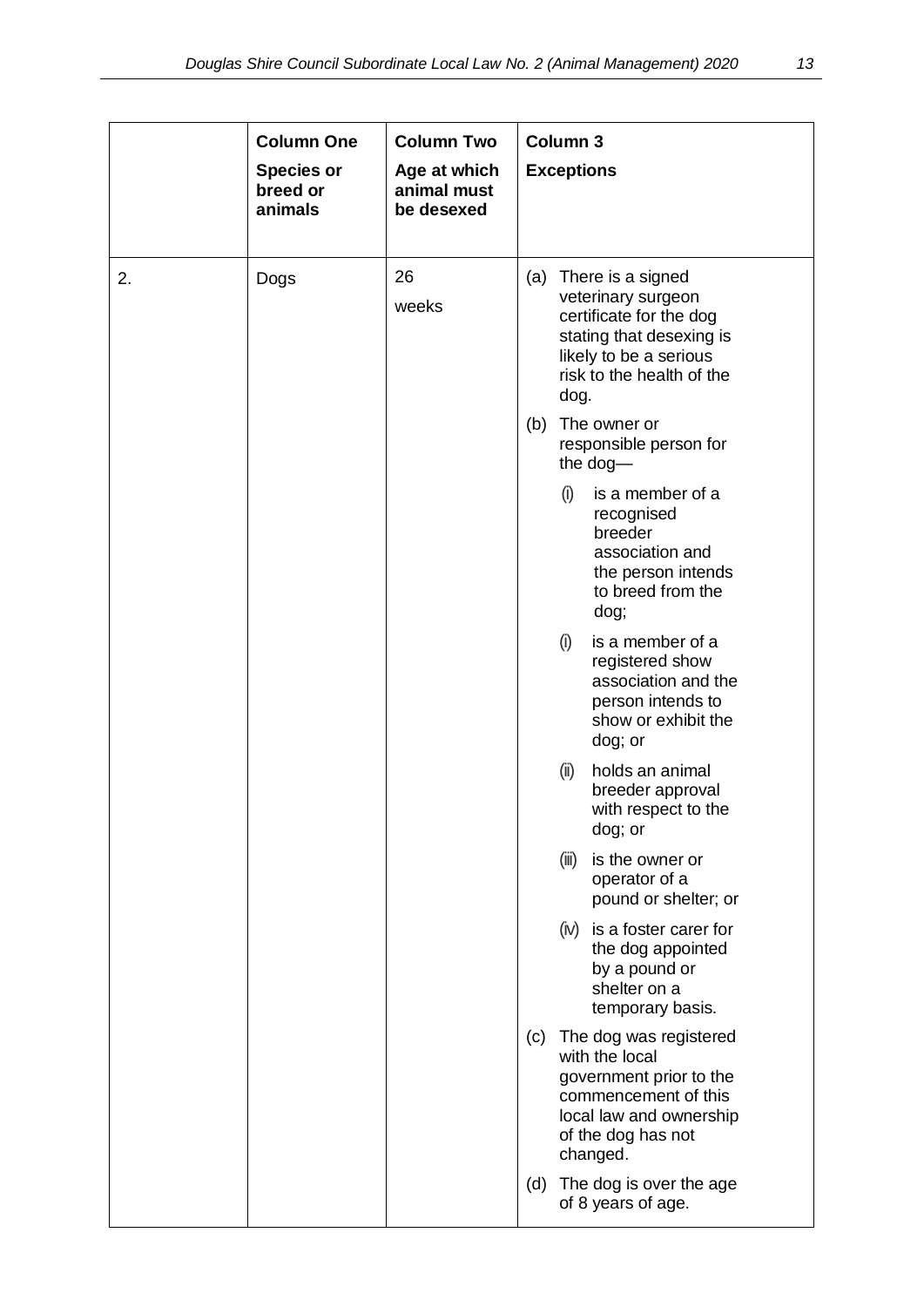### <span id="page-13-0"></span>**Schedule 4 Minimum standards for keeping animals generally**

Section 8

#### $1_{-}$ **All animals—**

- (a) Any land, enclosure or building in which an animal is kept must be maintained so as not to cause a public health risk as defined by the *Public Health Act 2005*;
- (b) An enclosure in which an animal is kept must be maintained to the satisfaction of an authorised person in a clean and sanitary condition, in good repair and appearance, and free from flies, rats, other vermin and nuisance odours;
- (c) An enclosure in which an animal is kept must be built and maintained in such a way as to prevent the animal from escaping;
- (d) An enclosure must provide adequate space for any animal to be kept therein;
- (e) The keeper of the animal must thoroughly clean the enclosure every day of faeces, uneaten food and any offensive matter produced by any animals kept on the premises. Such faeces, uneaten food and other offensive matter must be stored in a water-proof receptacle that prevents access to flies and vermin and does not allow the emission of nuisance odours;
- (f) All receptacles, used for the storage of faeces, uneaten food and any offensive matter produced by any animals, are to be covered at all times and their contents must be removed at least weekly or more often if directed by an authorised person and then disposed of in such a manner so as not to be a nuisance or injurious or prejudicial to health;
- (g) The keeper of an animal must provide and maintain impervious rat-proof receptacles and other impervious rat-proof storeroom facilities for the storage of feed to the satisfaction of the authorised person;
- (h) The keeper of an animal must provide the animal with and ensure the animal has access to adequate shelter from sun, wind and rain to the satisfaction of an authorised person;
- (i) The keeper of an animal must provide the animal with, in the opinion of an authorised person, an appropriate quantity and quality of food and an appropriate quantity of clean drinking water to maintain an animal in good health; and
- (j) An enclosure in which an animal is kept must be effectively treated with insecticide at least twice a year to the satisfaction of an authorised person.

#### $\mathcal{L}$ **Nuisance—**

(a) An animal must not be kept so that so that it does not in the opinion of an authorised person cause a nuisance or is injurious or prejudicial to health, including a nuisance from a dog or any animal that creates a noise which persistently occurs or continues to such a degree or extent that it unreasonably interferes with the peace, comfort or social well-being of a reasonable person.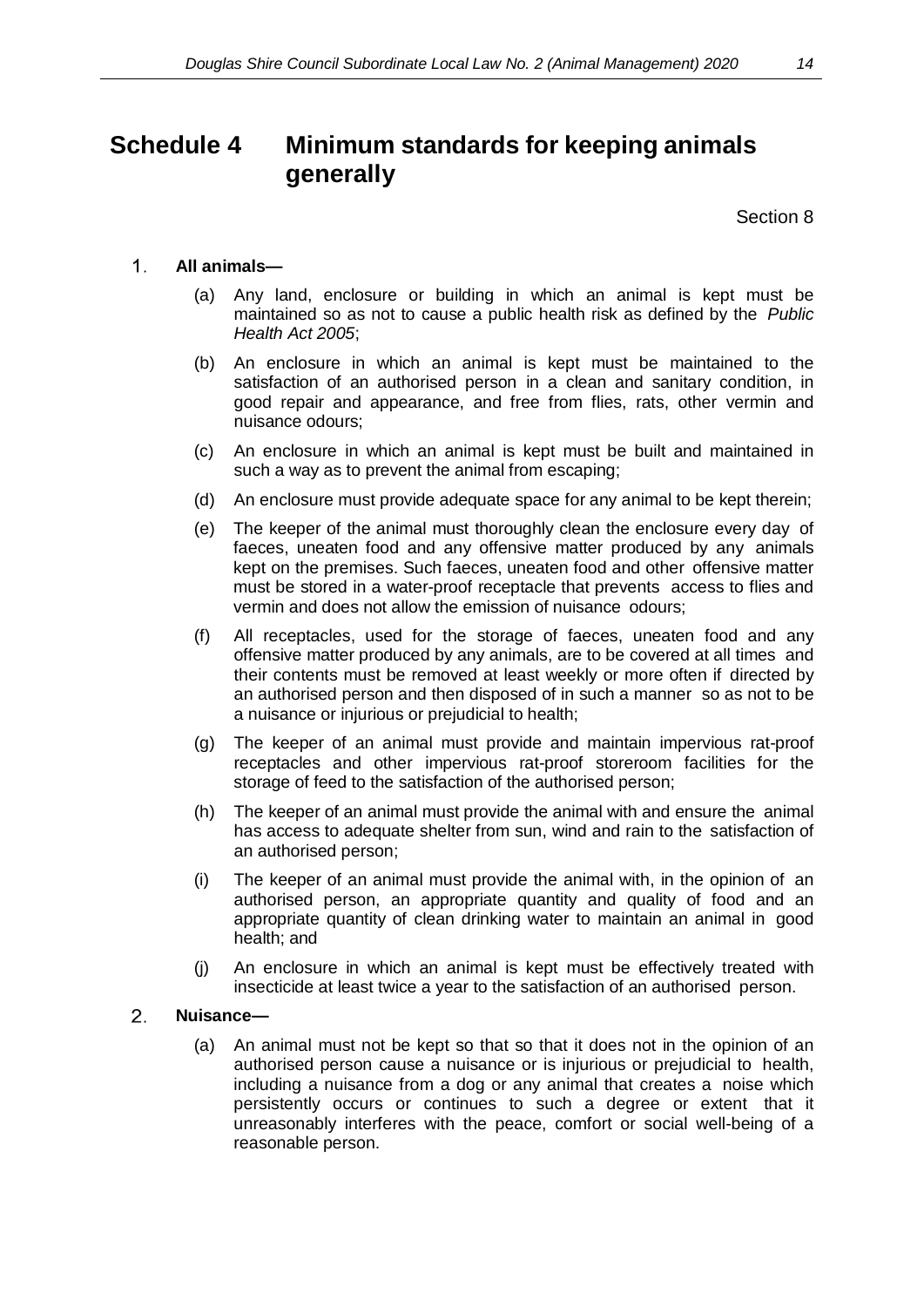## <span id="page-14-0"></span>**Schedule 5 Minimum standards for keeping particular animals**

Section 8(2)

|    | <b>Column 1</b><br><b>Species or</b><br>breed of<br>animal                                  | Column <sub>2</sub><br>Minimum standards for keeping animals                                                                                                                                                                                                                                                                                                                                                                                                                                                                                                                                                                                                                                                                                                                                                                                                                                                                                                                                                                                                                                                                                                                                                                                                                                             |
|----|---------------------------------------------------------------------------------------------|----------------------------------------------------------------------------------------------------------------------------------------------------------------------------------------------------------------------------------------------------------------------------------------------------------------------------------------------------------------------------------------------------------------------------------------------------------------------------------------------------------------------------------------------------------------------------------------------------------------------------------------------------------------------------------------------------------------------------------------------------------------------------------------------------------------------------------------------------------------------------------------------------------------------------------------------------------------------------------------------------------------------------------------------------------------------------------------------------------------------------------------------------------------------------------------------------------------------------------------------------------------------------------------------------------|
| 1. | Horse,<br>Cattle,<br>Donkey,<br>Sheep, Goat<br>other<br>and<br>animals of a<br>similar size | If a stable is constructed-<br>(a)<br>a covered receptacle for manure or other offensive<br>(i)<br>matter must be kept in the stable; and<br>the inside face of all external walls and all faces of<br>(ii)<br>interior walls of a stable must be lime washed or<br>painted at least once in every year; and<br>the interior of a stable must be sprayed at least once<br>(iii)<br>in every 3 months with a germicidal spray; and<br>(iv) any part of a stable (except a stable used exclusively<br>for milk cows) must not be within a distance of 130<br>metres of a dairy produce premises or milking shed;<br>and<br>(V)<br>the stable must be constructed in accordance with<br>provisions of the Building Act 1975 and<br>any<br>applicable codes as defined by that Act; and<br>any part of a stable must not be situated-<br>(VI)<br>10m from an adjoining boundary of<br>A)<br>an<br>allotment 2,000m <sup>2</sup> or more; and<br>1m from any dwelling; and<br>B)<br>$\mathcal{C}$<br>15m from any structure which food for human<br>consumption is processed or stored; and<br>D)<br>6m from a roadway.<br>(b)<br>The keeper must not deposit manure in any way that may<br>pollute or be likely to pollute water which is used or is<br>likely to be used for human consumption or for dairy |
| 2. | Poultry                                                                                     | purposes.<br>Fowl houses, fowl pens and runs are not to be situated—<br>(a)<br>within 10m of a dwelling or place where food is kept<br>(i)<br>processed or stored; and<br>within 2m of any property boundary or a road.<br>(ii)<br>Poultry food must be stored in a vermin proof receptacle.<br>(b)                                                                                                                                                                                                                                                                                                                                                                                                                                                                                                                                                                                                                                                                                                                                                                                                                                                                                                                                                                                                      |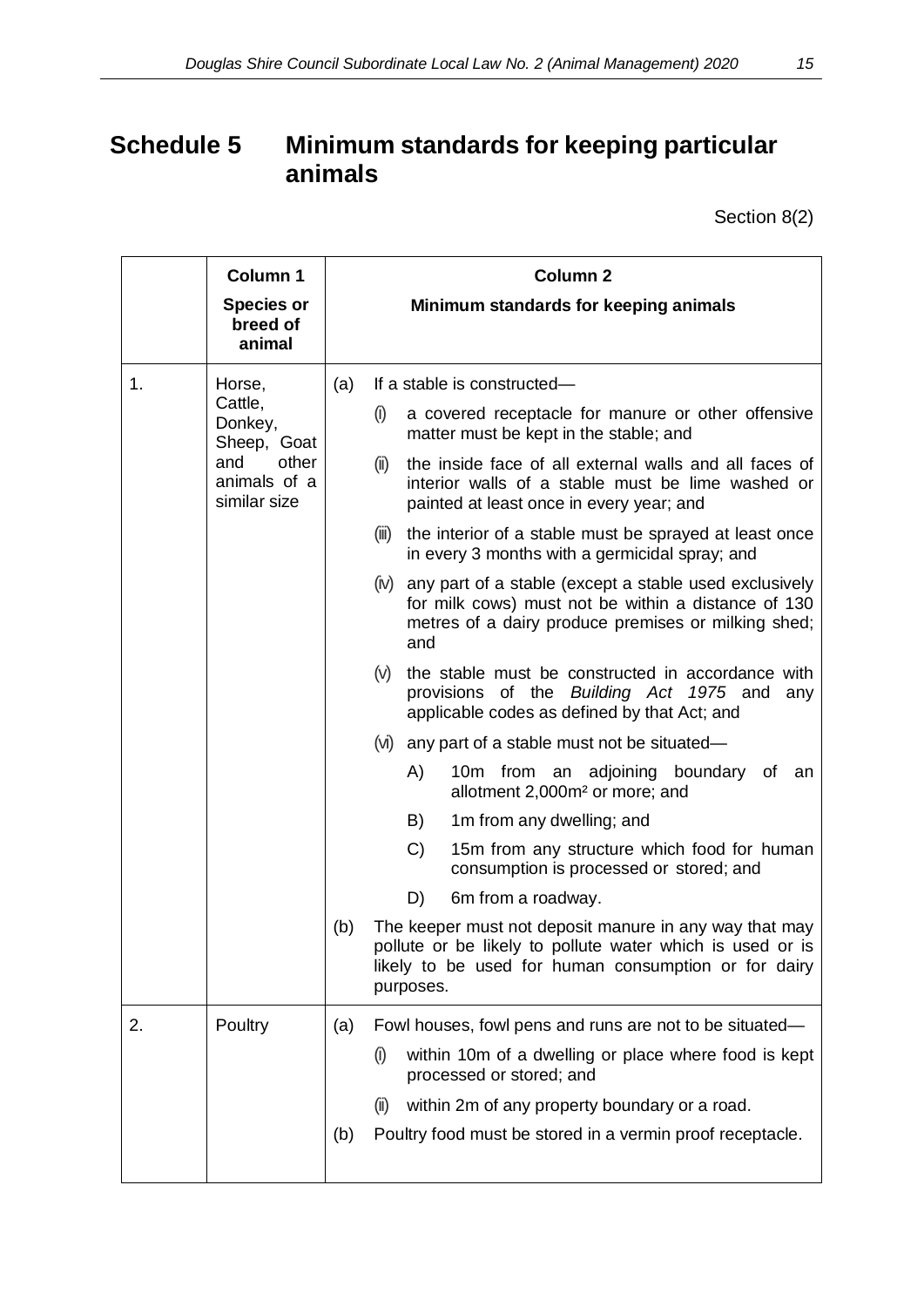|    | Column 1<br><b>Species or</b><br>breed of<br>animal | Column <sub>2</sub><br>Minimum standards for keeping animals                                |                                                                                                                               |  |
|----|-----------------------------------------------------|---------------------------------------------------------------------------------------------|-------------------------------------------------------------------------------------------------------------------------------|--|
| 3. | Pig                                                 | (a)                                                                                         | The interior of the enclosure where pigs are kept must be<br>sprayed at least once every 3 months with a germicidal<br>spray. |  |
|    |                                                     | (b)<br>Any part of a sty or other enclosure in which a pig is kept<br>must not be situated— |                                                                                                                               |  |
|    |                                                     | 10m from an adjoining boundary; and<br>(i)                                                  |                                                                                                                               |  |
|    |                                                     | (ii)<br>15m from any dwelling; and                                                          |                                                                                                                               |  |
|    |                                                     |                                                                                             | 15m from any structure which food for human<br>(iii)<br>consumption is processed or stored; and                               |  |
|    |                                                     |                                                                                             | $(iv)$ 6m from a roadway; and                                                                                                 |  |
|    |                                                     |                                                                                             | 20m from any watercourse, well or bore.<br>(V)                                                                                |  |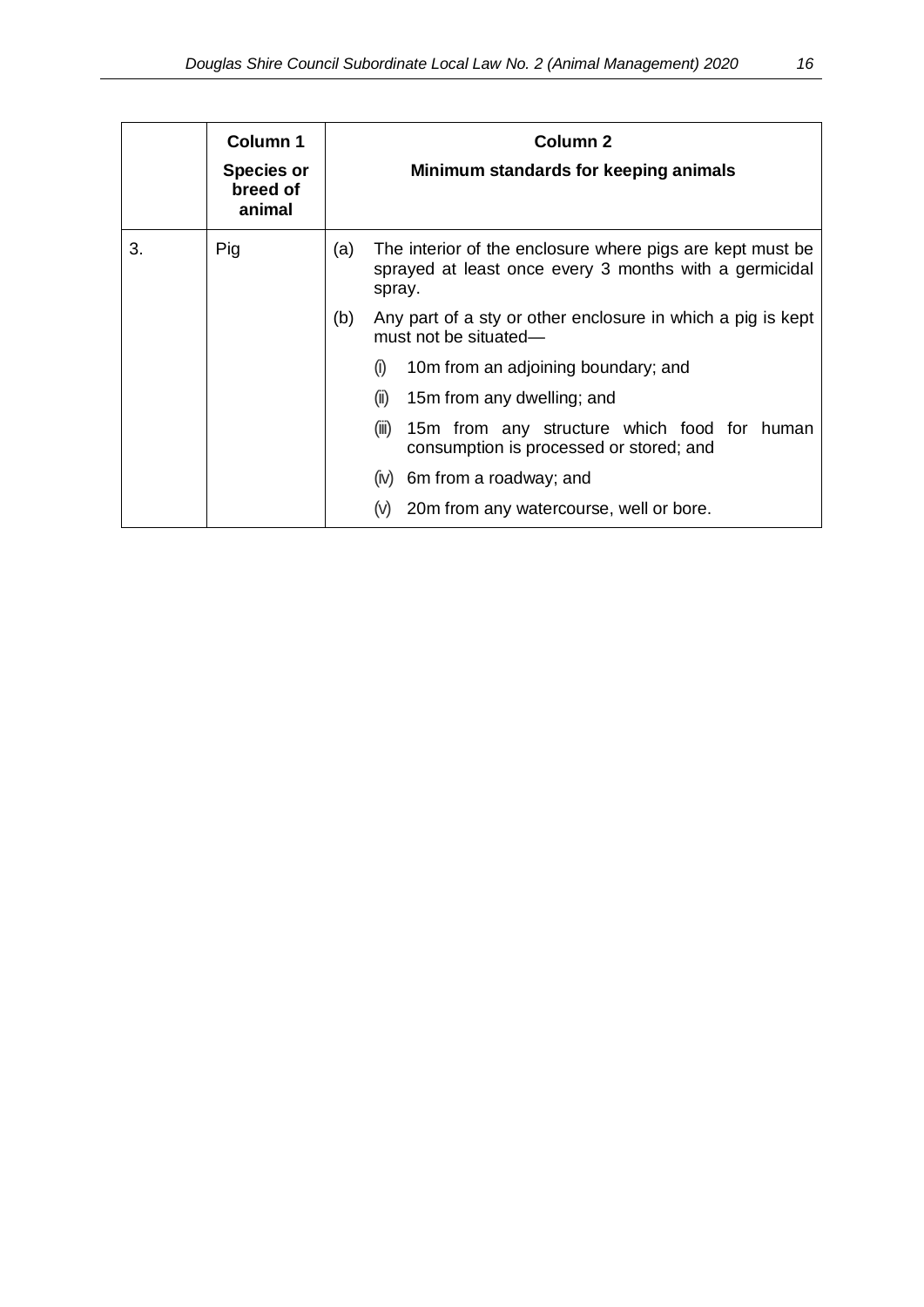# <span id="page-16-0"></span>**Schedule 6 Prohibition of animals in public places**

|                | <b>Column 1</b>                                                                                                                                                                                                                                                                                                                                                                       |                                                                                                                                              | <b>Column 2</b>                                  |
|----------------|---------------------------------------------------------------------------------------------------------------------------------------------------------------------------------------------------------------------------------------------------------------------------------------------------------------------------------------------------------------------------------------|----------------------------------------------------------------------------------------------------------------------------------------------|--------------------------------------------------|
|                | <b>Public place</b>                                                                                                                                                                                                                                                                                                                                                                   |                                                                                                                                              | Species or breed of animals prohibited           |
| 1              | Blue Hole Reserve, Diwan<br>Flametree Road, Diwan<br>Road Reserve/Esplanade                                                                                                                                                                                                                                                                                                           | Dogs<br>Cats<br><b>Horses</b><br>Cattle<br>Goats                                                                                             | <b>Donkeys</b><br>Camels<br>Sheep<br><b>Bees</b> |
|                | Lot 900 on SP238233                                                                                                                                                                                                                                                                                                                                                                   |                                                                                                                                              |                                                  |
| $\overline{2}$ | Four Mile Beach, Port Douglas<br>Foreshore – Northern end of Four<br>Mile Beach, Port Douglas<br>incorporating the Bathing<br>Reserve and Foreshore area<br>from a line extending seaward<br>from the Northern side of<br>Mowbray Street (Southern<br>boundary) North to a line<br>extending seaward from the<br>Northern boundary of Reserve<br>141 on SR530<br><b>Beach Reserve</b> | Dogs<br>Cats<br>Cattle<br>Goats<br>Note: See Subordinate Local Law 6<br>(Bathing Reserves) for restrictions on<br>horses, camels and donkeys | Sheep<br><b>Bees</b>                             |
| 3              | <b>Mossman Cemetery Reserve</b><br>45-57 Alchera Drive, Mossman                                                                                                                                                                                                                                                                                                                       | Dogs<br>Cats<br><b>Horses</b><br>Cattle<br>Goats                                                                                             | <b>Donkeys</b><br>Camels<br>Sheep<br><b>Bees</b> |
| $\overline{4}$ | Port Douglas and Mossman<br>Townships                                                                                                                                                                                                                                                                                                                                                 | <b>Horses</b><br>Cattle<br>Goats<br><b>Bees</b>                                                                                              | <b>Donkeys</b><br>Camels<br>Sheep                |
| 5              | <b>Port Douglas Cemetery Reserve</b><br>17-47 Davidson Street, Port<br>Douglas<br>Lot 142 on CP886634                                                                                                                                                                                                                                                                                 | Dogs<br>Cats<br><b>Horses</b><br>Cattle<br>Goats                                                                                             | Donkeys<br>Camels<br>Sheep<br><b>Bees</b>        |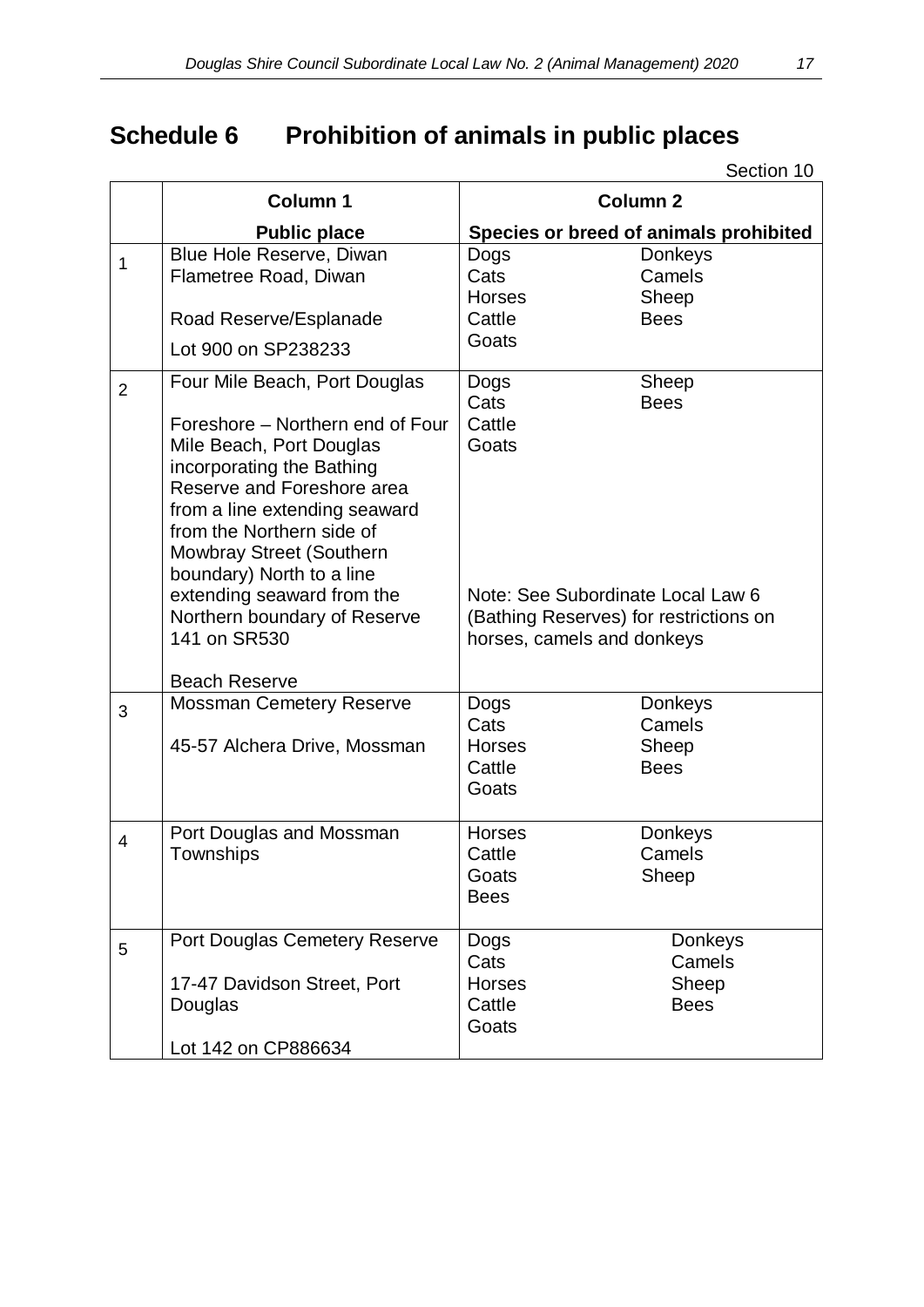### <span id="page-17-0"></span>**Schedule 7 Dog off-leash areas**

Section 11

The areas shown in the local government's Dog Off-Leash Area Register, which is available for public inspection, at the local government's public office or online at www.douglas.qld.gov.au, are designated pursuant to this subordinate local law as areas where a dog is not required to be on a leash in public.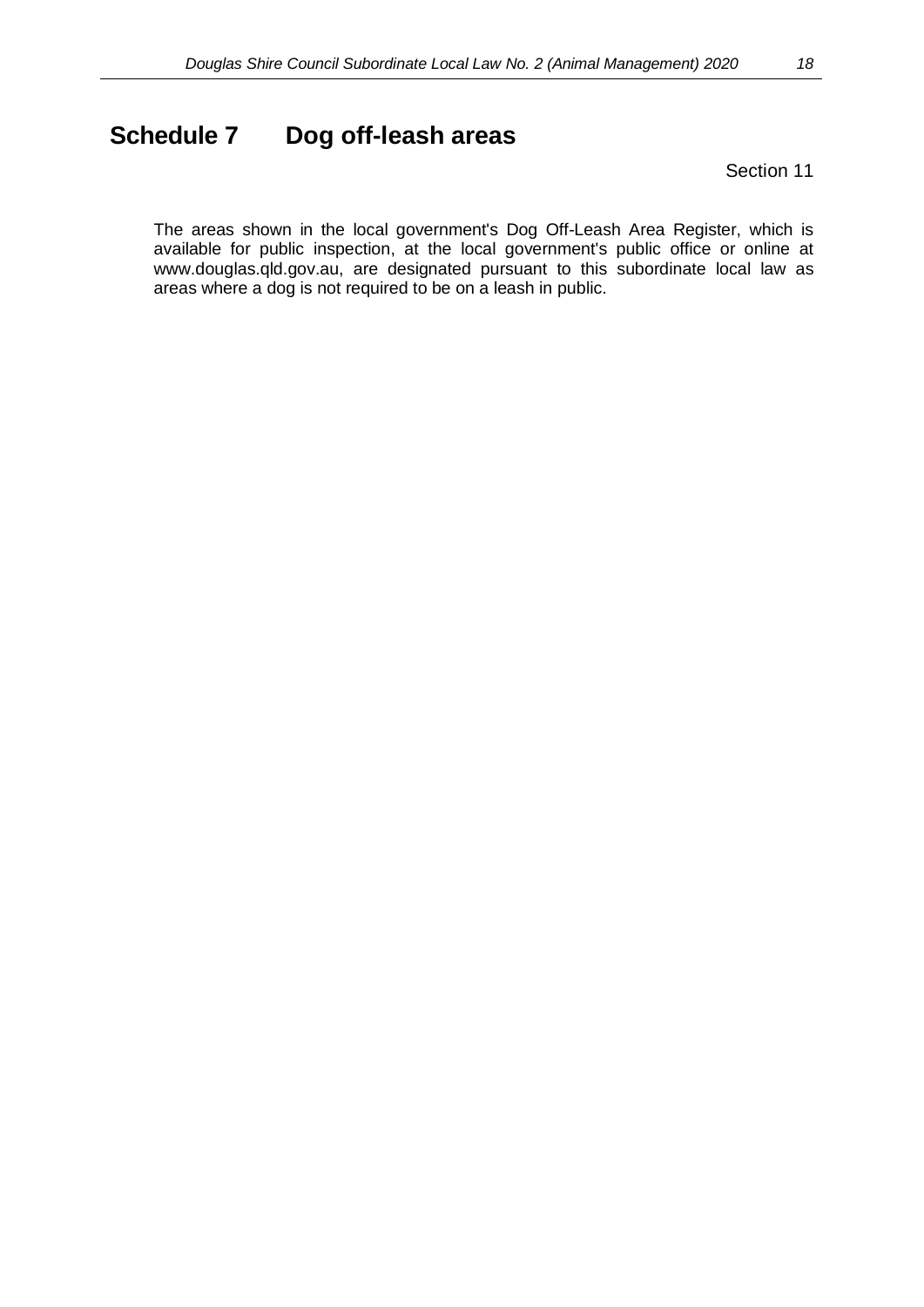## <span id="page-18-0"></span>**Schedule 8 Requirements for proper enclosures for animals**

|    | <b>Column 1</b><br><b>Species or</b><br>breed of<br>animal | <b>Column 2</b><br><b>Requirements for proper enclosures</b>                                                                                                                       |                                                                                                                                                                                                                                          |
|----|------------------------------------------------------------|------------------------------------------------------------------------------------------------------------------------------------------------------------------------------------|------------------------------------------------------------------------------------------------------------------------------------------------------------------------------------------------------------------------------------------|
| 1. | <b>All Animals</b>                                         | (a) To the reasonable satisfaction of an authorised person<br>the enclosure-                                                                                                       |                                                                                                                                                                                                                                          |
|    |                                                            |                                                                                                                                                                                    | (i)<br>must be suitably fenced to contain the animal;                                                                                                                                                                                    |
|    |                                                            |                                                                                                                                                                                    | (ii)<br>must be of a size appropriate to the species and<br>breed of the animal to be enclosed;                                                                                                                                          |
|    |                                                            |                                                                                                                                                                                    | (iii)<br>may be constructed such that parts of a building<br>or structure can form part of the enclosure in lieu<br>of fencing, provided the building or structure<br>does not have openings through which the<br>animal can escape; and |
|    |                                                            |                                                                                                                                                                                    | (iv)<br>must contain adequate shelter for all animals<br>kept in the enclosure.                                                                                                                                                          |
|    |                                                            | (b)                                                                                                                                                                                | The enclosure's gates must be closed and latched<br>except when in actual immediate use.                                                                                                                                                 |
|    |                                                            | For the purpose of sub-paragraph (a), "suitably fenced"<br>(c)<br>means a fence constructed of strong materials and<br>designed in such a way to the prevent the animal<br>$from-$ |                                                                                                                                                                                                                                          |
|    |                                                            |                                                                                                                                                                                    | (i)<br>escaping over, under, through or around the<br>fence;                                                                                                                                                                             |
|    |                                                            |                                                                                                                                                                                    | (ii)<br>protruding over, under, through or around the<br>fence; and                                                                                                                                                                      |
|    |                                                            |                                                                                                                                                                                    | (iii)<br>attacking a person or animal over, under, through<br>or around the fence.                                                                                                                                                       |
|    |                                                            | (d)                                                                                                                                                                                | Keeping an animal on a leash or tether does not<br>constitute a proper enclosure.                                                                                                                                                        |
| 2. | Dogs                                                       | (a)                                                                                                                                                                                | If the dog is a climber, the fence or enclosure must be<br>constructed in such a way as to prevent the dog from<br>climbing over the fence.                                                                                              |
|    |                                                            | (b)                                                                                                                                                                                | If the dog is a digger, a barrier must be installed<br>directly below the fence or enclosure which is<br>adequate to prevent the dog digging its way out.                                                                                |
|    |                                                            |                                                                                                                                                                                    |                                                                                                                                                                                                                                          |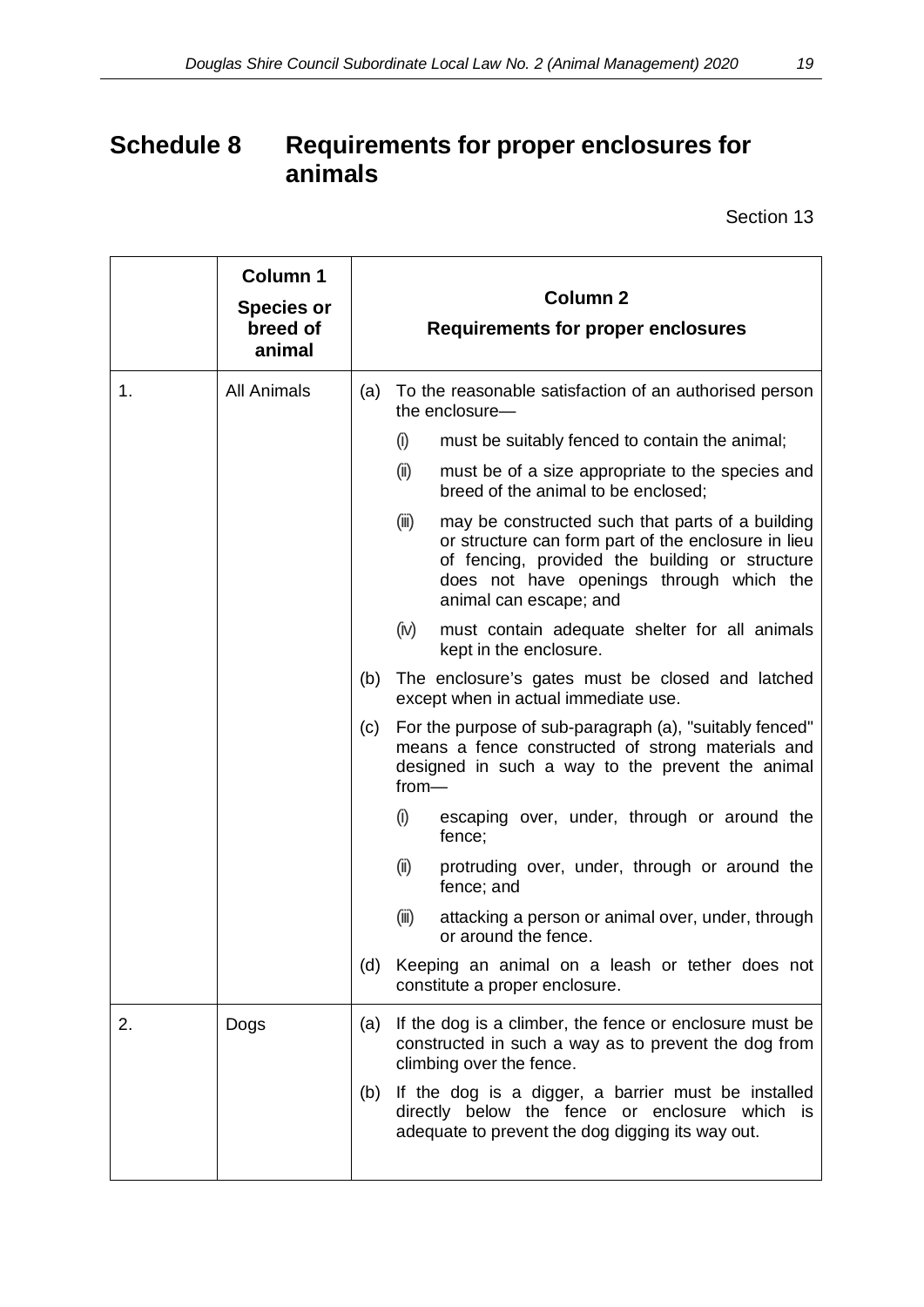|    | <b>Column 1</b>                 |                                                                  |       |                                                                                                                                                                                                                                                                                                                                                  |
|----|---------------------------------|------------------------------------------------------------------|-------|--------------------------------------------------------------------------------------------------------------------------------------------------------------------------------------------------------------------------------------------------------------------------------------------------------------------------------------------------|
|    | <b>Species or</b><br>breed of   | Column <sub>2</sub><br><b>Requirements for proper enclosures</b> |       |                                                                                                                                                                                                                                                                                                                                                  |
|    | animal                          |                                                                  |       |                                                                                                                                                                                                                                                                                                                                                  |
| 3. | Guard dogs                      | (a)                                                              |       | The enclosure must-                                                                                                                                                                                                                                                                                                                              |
|    |                                 |                                                                  | (i)   | be constructed to a standard approved by an<br>authorised person; and                                                                                                                                                                                                                                                                            |
|    |                                 |                                                                  | (ii)  | clearly display a warning sign, approved by an<br>authorised person to the entrance to the property<br>where the guard dog is being kept. The sign<br>must prominently and permanently display in<br>lettering not less than 50 milometers in height on<br>a background of a type and colour to ensure that<br>the lettering is readily legible- |
|    |                                 |                                                                  |       | "Beware – Guard dog (or dogs) on premises."                                                                                                                                                                                                                                                                                                      |
|    |                                 | (b)                                                              |       | The guard dog must be confined in a secure enclosure<br>at all times when the public has access to the property<br>where the dog is being kept.                                                                                                                                                                                                  |
| 4. | Noisy birds                     | (a)                                                              |       | The cages/enclosures must-                                                                                                                                                                                                                                                                                                                       |
|    |                                 |                                                                  | (i)   | not be sited within 25 metres of any residence on<br>adjoining premises;                                                                                                                                                                                                                                                                         |
|    |                                 |                                                                  | (ii)  | be sited at least 2 metres from the boundary of<br>any adjoining premises;                                                                                                                                                                                                                                                                       |
|    |                                 |                                                                  | (iii) | not, in combination with all buildings on the<br>allotment, exceed 50% of the area of the<br>allotment; and                                                                                                                                                                                                                                      |
|    |                                 |                                                                  | (iv)  | be located at the rear of the premises behind the<br>residence (if any) situated on the premises                                                                                                                                                                                                                                                 |
| 5. | Poultry (other<br>than rooster) | (a)                                                              |       | The enclosure must-                                                                                                                                                                                                                                                                                                                              |
|    |                                 |                                                                  | (i)   | be sited no closer than 2 metres from the<br>property boundary;                                                                                                                                                                                                                                                                                  |
|    |                                 |                                                                  | (ii)  | be located at the rear of the premises behind the<br>residence (if any) situated on the premises;                                                                                                                                                                                                                                                |
|    |                                 |                                                                  | (iii) | be constructed to prevent any such bird from<br>being within 10 metres of any dwelling (except<br>any dwelling on the premises); and                                                                                                                                                                                                             |
|    |                                 |                                                                  | (iv)  | be constructed to prevent any such bird from<br>being within 10 metres of any premises used for<br>the manufacture, preparation or storage of food<br>for human consumption (other than a domestic<br>kitchen used solely for domestic purposes by the<br>owner or of responsible person for the birds).                                         |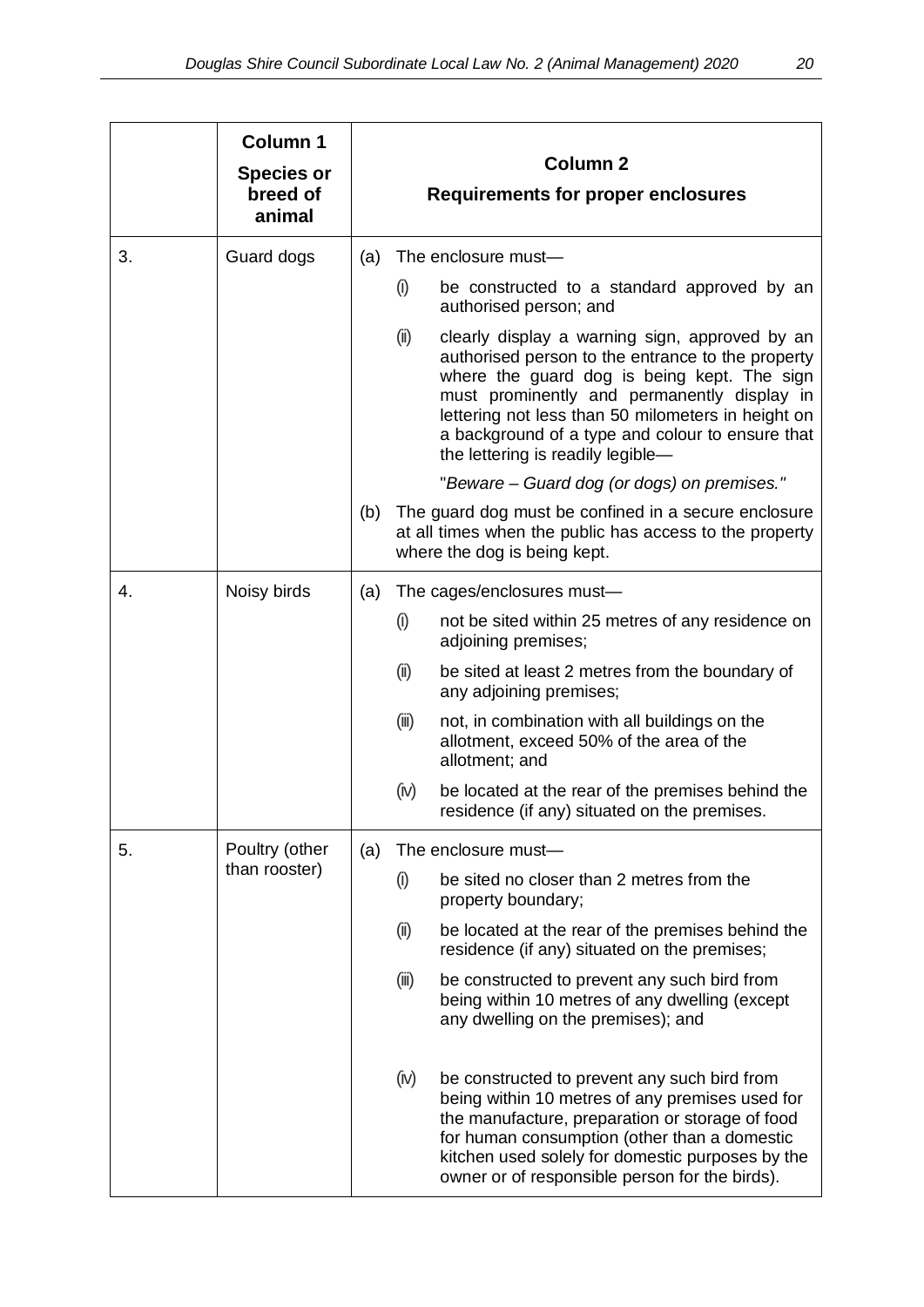|    | <b>Column 1</b><br><b>Species or</b><br>breed of<br>animal | Column <sub>2</sub><br>Requirements for proper enclosures                                                                                                                                                                                                                                                     |
|----|------------------------------------------------------------|---------------------------------------------------------------------------------------------------------------------------------------------------------------------------------------------------------------------------------------------------------------------------------------------------------------|
| 6. | Rooster                                                    | (a) The enclosure must not be sited closer than 25 metres<br>from the property boundaries.                                                                                                                                                                                                                    |
|    |                                                            | The enclosure must be constructed to prevent any<br>(b)<br>such bird from going within 25 metres of any dwelling<br>(except any dwelling on the premises).                                                                                                                                                    |
|    |                                                            | The enclosure must also be constructed to prevent any<br>(c)<br>such bird from going within 25 metres of any premises<br>(other than a domestic kitchen used solely for domestic<br>purposes by the owner of the birds) used for the<br>manufacture, preparation or storage of food for human<br>consumption. |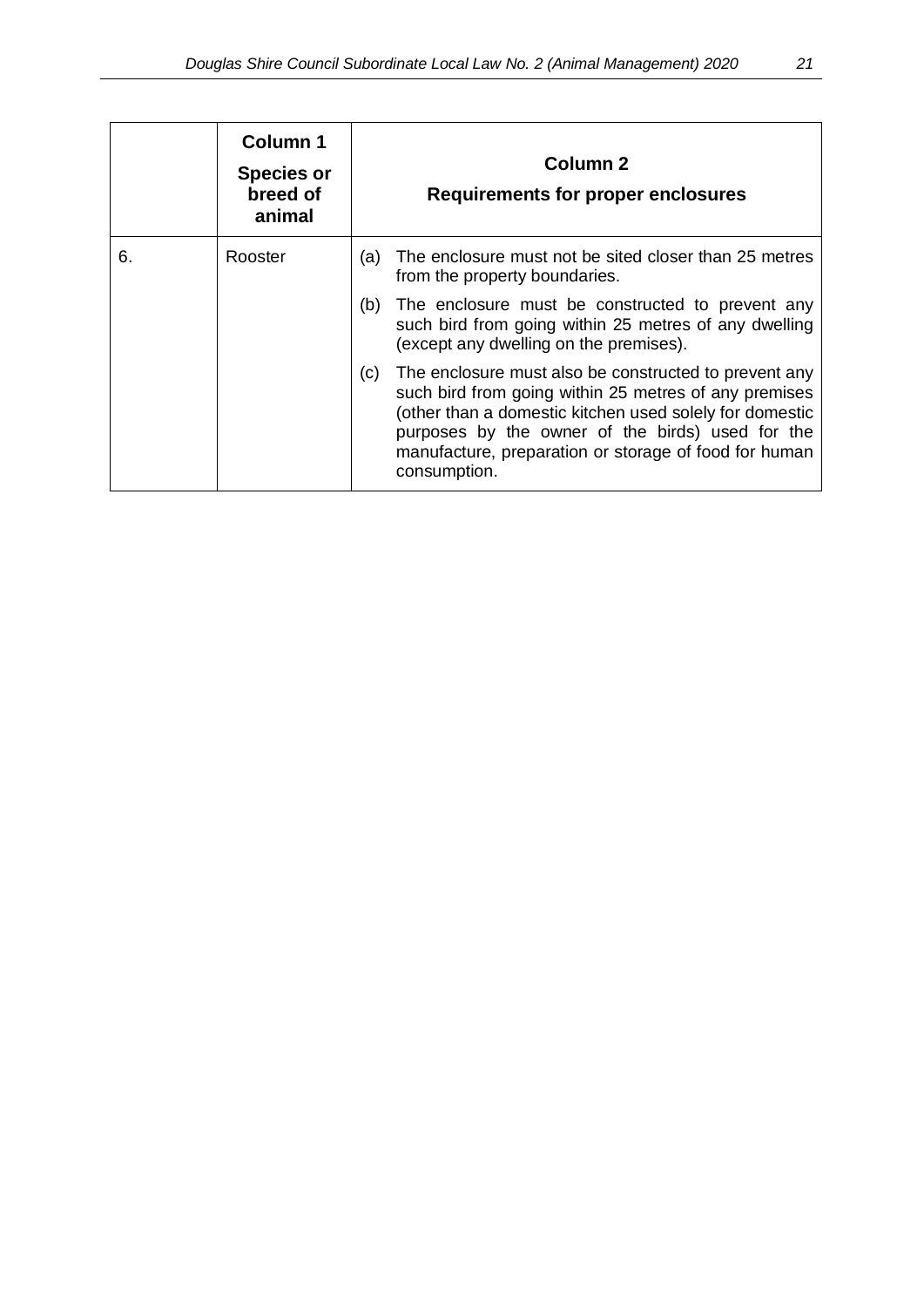### <span id="page-21-0"></span>**Schedule 9 Criteria for declared dangerous animals**

Section 14

The following criteria are the criteria an authorised person must consider in declaring an animal, other than a dog, a dangerous animal—

- (a) whether the animal has attacked, or acted in a way that caused fear to, a person or another animal;
- (b) whether in the opinion of an authorised person having regard to the way the animal has behaved towards a person or another animal, the animal may attack, or act in a way that causes fear to, the person or animal;
- (c) whether the animal has been trained or is used to attack for the purpose of guarding either persons or property; and
- (d) whether the animal has been declared as a dangerous animal by another local government.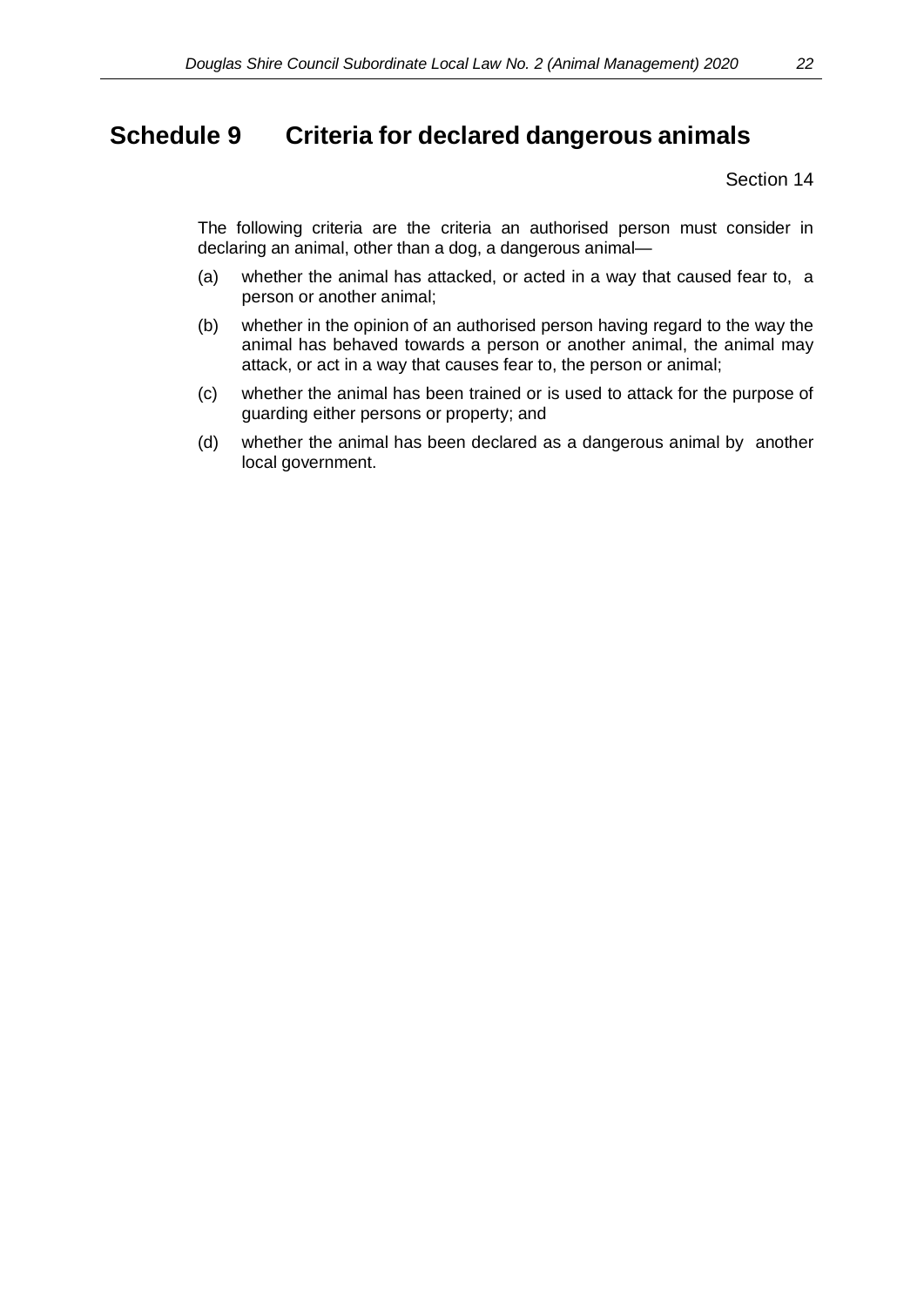# <span id="page-22-0"></span>**Schedule 10 Conditions for sale of animals**

|    | <b>Column 1</b><br><b>Species or</b><br>breed of<br>animal | <b>Column 2</b><br>Conditions that must be complied with when<br>offering animal for sale                                                                                                                 |  |
|----|------------------------------------------------------------|-----------------------------------------------------------------------------------------------------------------------------------------------------------------------------------------------------------|--|
| 1. | Dog or Cat                                                 | A person selling a dog or cat must-<br>(a)                                                                                                                                                                |  |
|    |                                                            | be a breeder licensed under any relevant State<br>(i)<br>legislation applying to the breeding of dogs or<br>cats; or                                                                                      |  |
|    |                                                            | be a breeder licensed with a relevant breeding<br>(ii)<br>association.                                                                                                                                    |  |
|    |                                                            | A dog must be desexed if it is 26 weeks of age or<br>(b)<br>older, unless-                                                                                                                                |  |
|    |                                                            | the transferee / purchaser of the animal is a<br>(i)<br>member of a recognised breeders association for<br>the purposes of breeding or showing dogs; or                                                   |  |
|    |                                                            | (ii)<br>it is an assistance dog.                                                                                                                                                                          |  |
|    |                                                            | A cat must be desexed if it is 16 weeks of age or older,<br>(c)<br>unless the transferee / purchaser is a member of a<br>recognised breeders association for the purposes of<br>breeding or showing cats. |  |